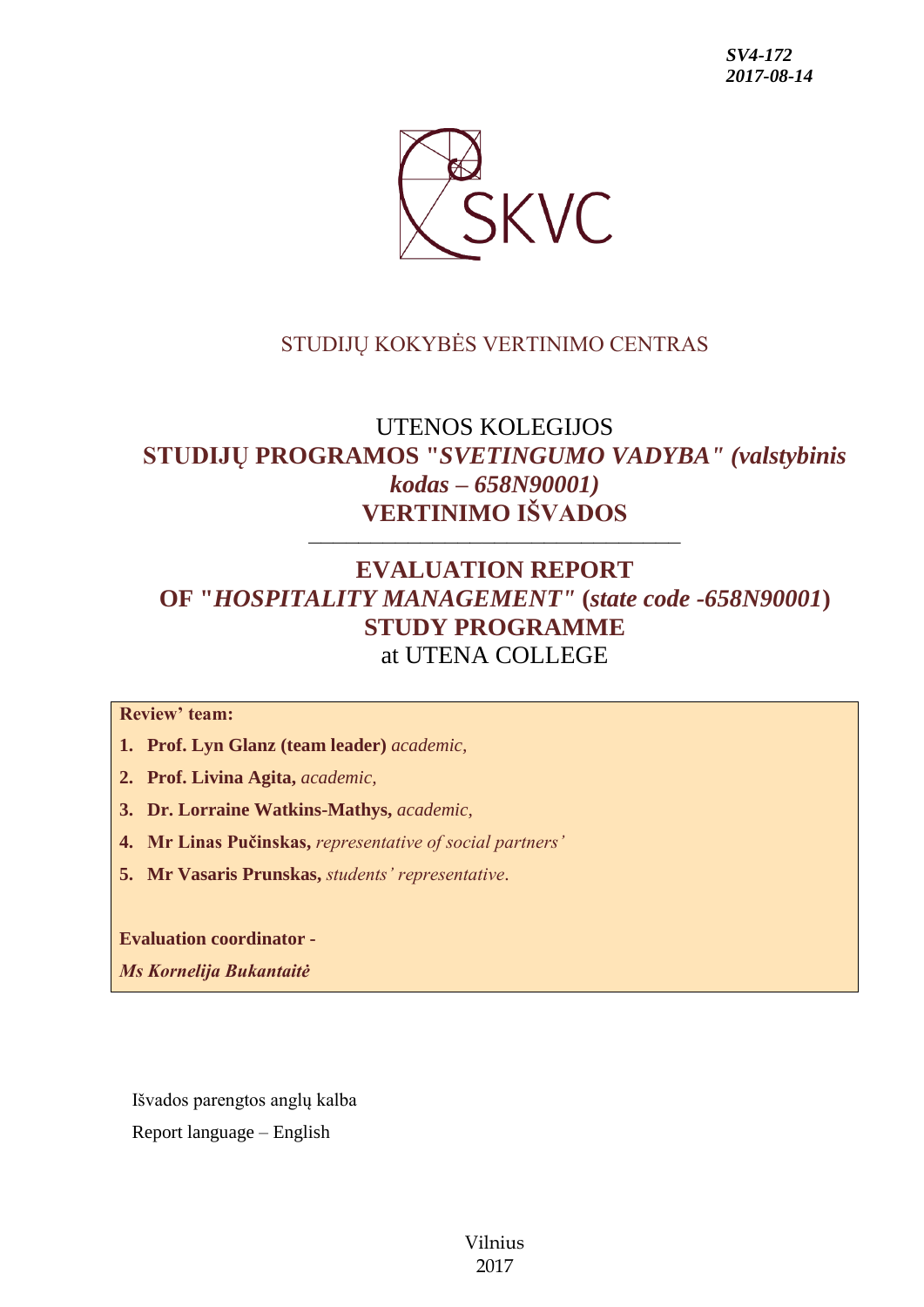### **DUOMENYS APIE ĮVERTINTĄ PROGRAMĄ**

| Studijų programos pavadinimas          | Svetingumo vadyba                    |
|----------------------------------------|--------------------------------------|
| Valstybinis kodas                      | 658N90001                            |
| Studijų sritis                         | Socialiniai mokslai                  |
| Studijų kryptis                        | Turizmas ir poilsis                  |
| Studijų programos rūšis                | Koleginės studijos                   |
| Studijų pakopa                         | Pirmoji                              |
| Studijų forma (trukmė metais)          | 3 metai                              |
| Studijų programos apimtis kreditais    | 180                                  |
| Suteikiamas laipsnis ir (ar) profesinė | Verslo vadybos profesinis bakalauras |
| kvalifikacija                          |                                      |
| Studijų programos įregistravimo data   | 2014-09-01                           |

**INFORMATION ON EVALUATED STUDY PROGRAMME**

–––––––––––––––––––––––––––––––

| Title of the study programme                | <b>Hospitality Management</b>         |
|---------------------------------------------|---------------------------------------|
| State code                                  | 568N90001                             |
| Study area                                  | <b>Social Sciences</b>                |
| Study field                                 | <b>Tourism and Recreation</b>         |
| Type of the study programme                 | College studies                       |
| Study cycle                                 | First                                 |
| Study mode (length in years)                | 3 years                               |
| Volume of the study programme in credits    | 180                                   |
| Degree and (or) professional qualifications | Professional Bachelor of Business and |
| awarded                                     | Management                            |
| Date of registration of the study programme | 01/09/2014                            |

© Studijų kokybės vertinimo centras

The Centre for Quality Assessment in Higher Education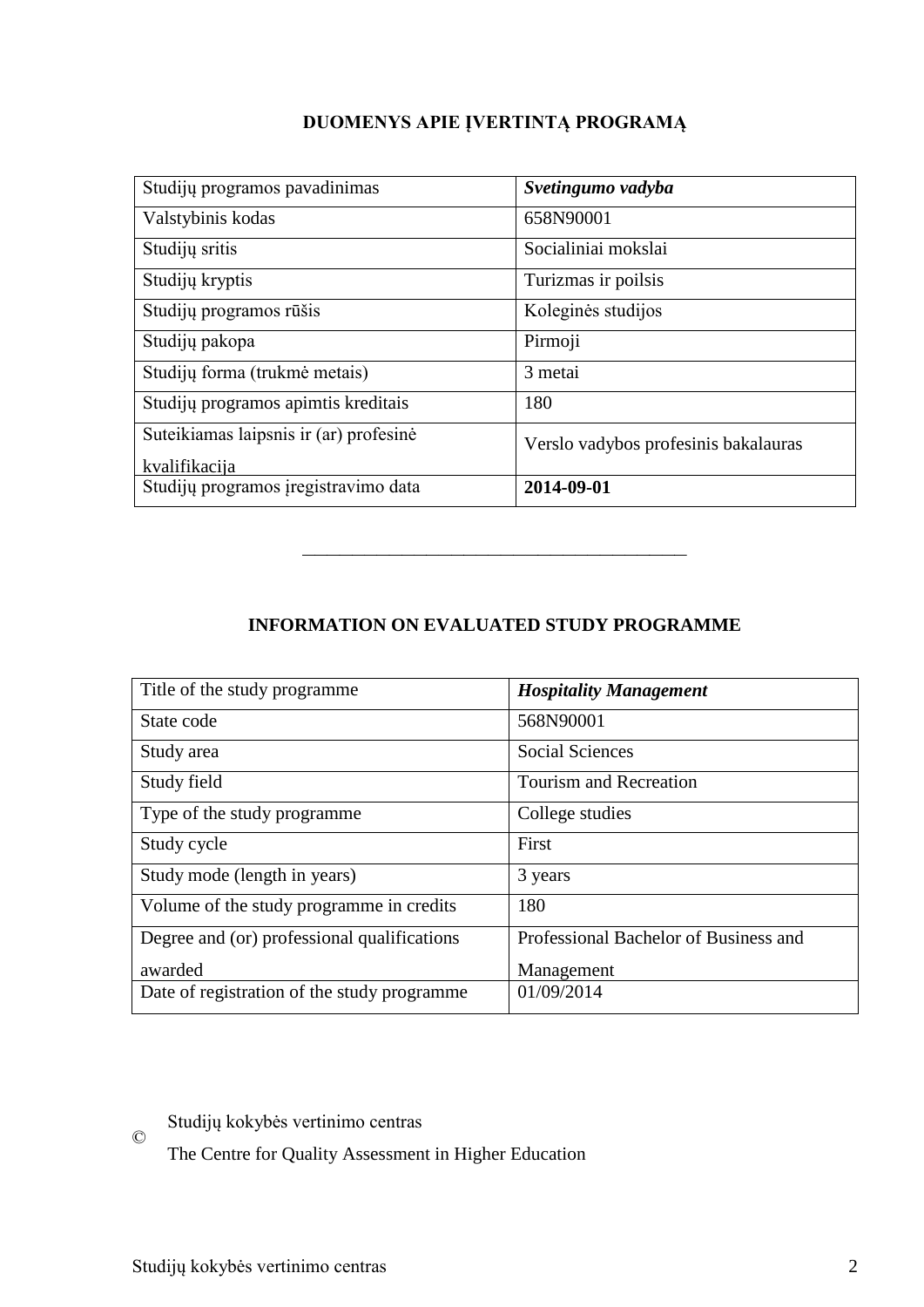## **CONTENTS**

| 1.1.                                                                       |  |
|----------------------------------------------------------------------------|--|
| 1.2.                                                                       |  |
| Background of the HEI/Faculty/Study field/ Additional information5<br>1.3. |  |
| 1.4.                                                                       |  |
|                                                                            |  |
|                                                                            |  |
|                                                                            |  |
|                                                                            |  |
|                                                                            |  |
|                                                                            |  |
|                                                                            |  |
|                                                                            |  |
|                                                                            |  |
|                                                                            |  |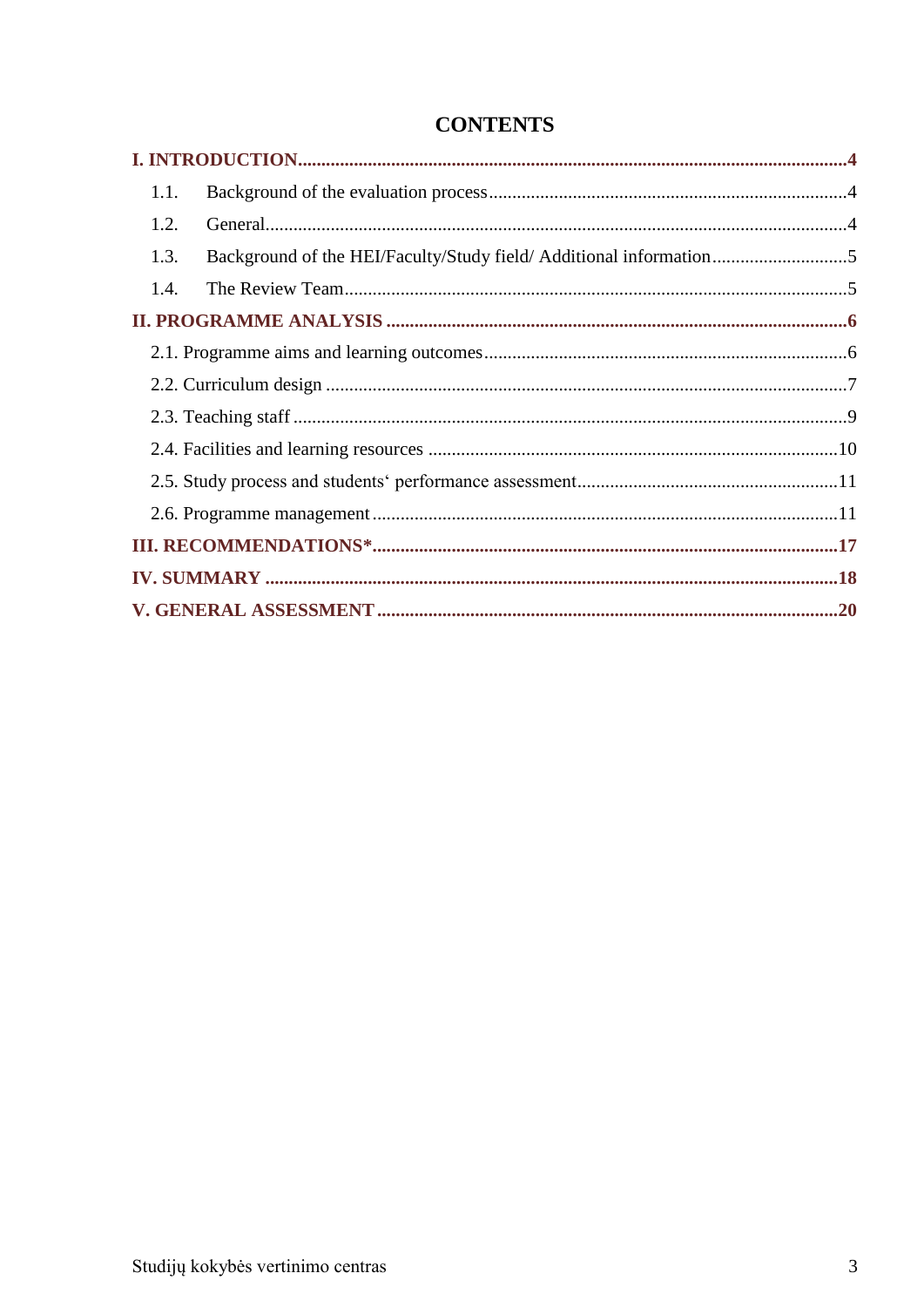#### <span id="page-3-0"></span>**I. INTRODUCTION**

#### <span id="page-3-1"></span>*1.1. Background of the evaluation process*

The evaluation of on-going study programmes is based on the **Methodology for evaluation of Higher Education study programmes,** approved by Order No 1-01-162 of 20 December 2010 of the Director of the Centre for Quality Assessment in Higher Education (hereafter – SKVC).

The evaluation is intended to help higher education institutions to constantly improve their study programmes and to inform the public about the quality of studies.

The evaluation process consists of the main following stages: *1) self-evaluation and selfevaluation report prepared by Higher Education Institution (hereafter – HEI); 2) visit of the review team at the higher education institution; 3) production of the evaluation report by the review team and its publication; 4) follow-up activities.* 

On the basis of external evaluation report of the study programme SKVC takes a decision to accredit study programme either for 6 years or for 3 years. If the programme evaluation is negative such a programme is not accredited.

The programme is **accredited for 6 years** if all evaluation areas are evaluated as "very good" (4 points) or "good" (3 points).

The programme is **accredited for 3 years** if none of the areas was evaluated as "unsatisfactory" (1 point) and at least one evaluation area was evaluated as "satisfactory" (2 points).

The programme **is not accredited** if at least one of evaluation areas was evaluated as "unsatisfactory" (1 point).

#### <span id="page-3-2"></span>*1.2. General*

The Application documentation submitted by the HEI follows the outline recommended by the SKVC. Along with the self-evaluation report and annexes, the following additional documents have been provided by the HEI before, during and/or after the site-visit:

| No. | Name of the document                                |
|-----|-----------------------------------------------------|
|     | Student Complaint Handbook (In Lithuanian Language) |
|     | <b>Student Coursework Assessments</b>               |
|     | <b>Student Handbook for Final Thesis</b>            |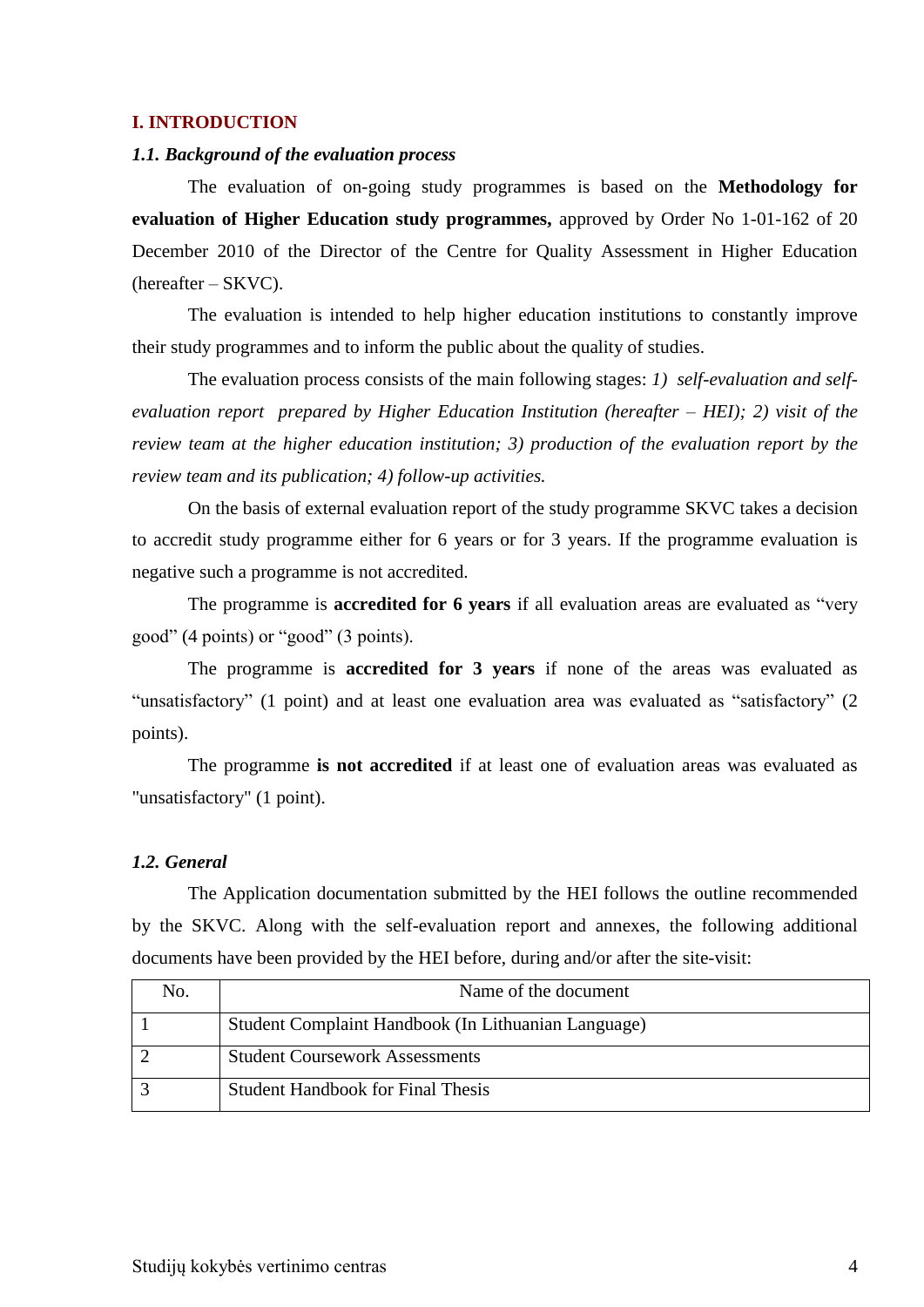#### <span id="page-4-0"></span>*1.3. Background of the HEI/Faculty/Study field/ Additional information*

The programme reviewed is the **International Joint Study Programme of Hospitality Management** which is delivered jointly by **Utena University of Applied Sciences (Utena UAS)**, a Lithuanian state institution of higher education institution offering programmes in social, biomedical and technological sciences and **Rezekne Academy of Technologies (RTA)**, a Latvian state institution of higher education offering study programmes in the fields of human and social sciences, manufacturing and engineering. The programme is delivered in the English language.

According to the pre-visit documentation both institutions have been engaged in international cooperation with each other for a long time; and based on their long-standing relationship and respective international experience they undertook in 2012 an EU funded Feasibility Study into the Preparation and Implementation of Joint Study Programme in the field of Hospitality Management (SER, p.4). This led to the validation of the Joint Degree programme in Hospitality Management. The delivery of said Joint Programme was accredited to run from 23 April 2014 until 1 July 2018 by order No.SV6-25. Approval and licence for running the programme in Latvia was granted by the Latvian Ministry of Education on 27 August 2014 until 18 July 2019 by order No. 04048-82.

According to the pre-visit documentation received and in the interview with management staff during the visit the panel were informed that applications and enrolled students on the programme have declined in line with the overall enrolment trend in Lithuanian higher education institutions. The management team outlined clear plans for growing the programme as a distance learning programme which could be more accessible to international students and students located outside of the region. The panel felt that this was a good strategy to counter the falling numbers on the programme.

#### <span id="page-4-1"></span>*1.4. The Review Team*

The review team was completed according *Description of experts' recruitment*, approved by order No. V-41 of Acting Director of the Centre for Quality Assessment in Higher Education. The Review Visit to HEI was conducted by the team on *10/05/2017*

- **1. Prof. Lyn Glanz (team leader),** *Retired Dean of Graduate Studies for Glion Institution of Higher Education and Les Roches-Gruyère University of Applied Sciences (Switzerland);*
- **2. Prof. Livina Agita,** *Director of Research Institute of Social, Economic and humanities of Vidzeme University of Applied Sciences (Latvia);*
- **3. Prof. Lorraine Watkins-Mathys,** *Dean of Faculty of Design, Media & Management of Buckinghamshire New University (United Kingdom);*
- **4. Mr Linas Pučinskas,** *Managing director, founder, co-owner; upscale restaurant "Verkiai" (Lithuania);*
- <span id="page-4-2"></span>**5. Mr Vasaris Prunskas,** *student of Vilnius University, study programme Business Finance (Lithuania).*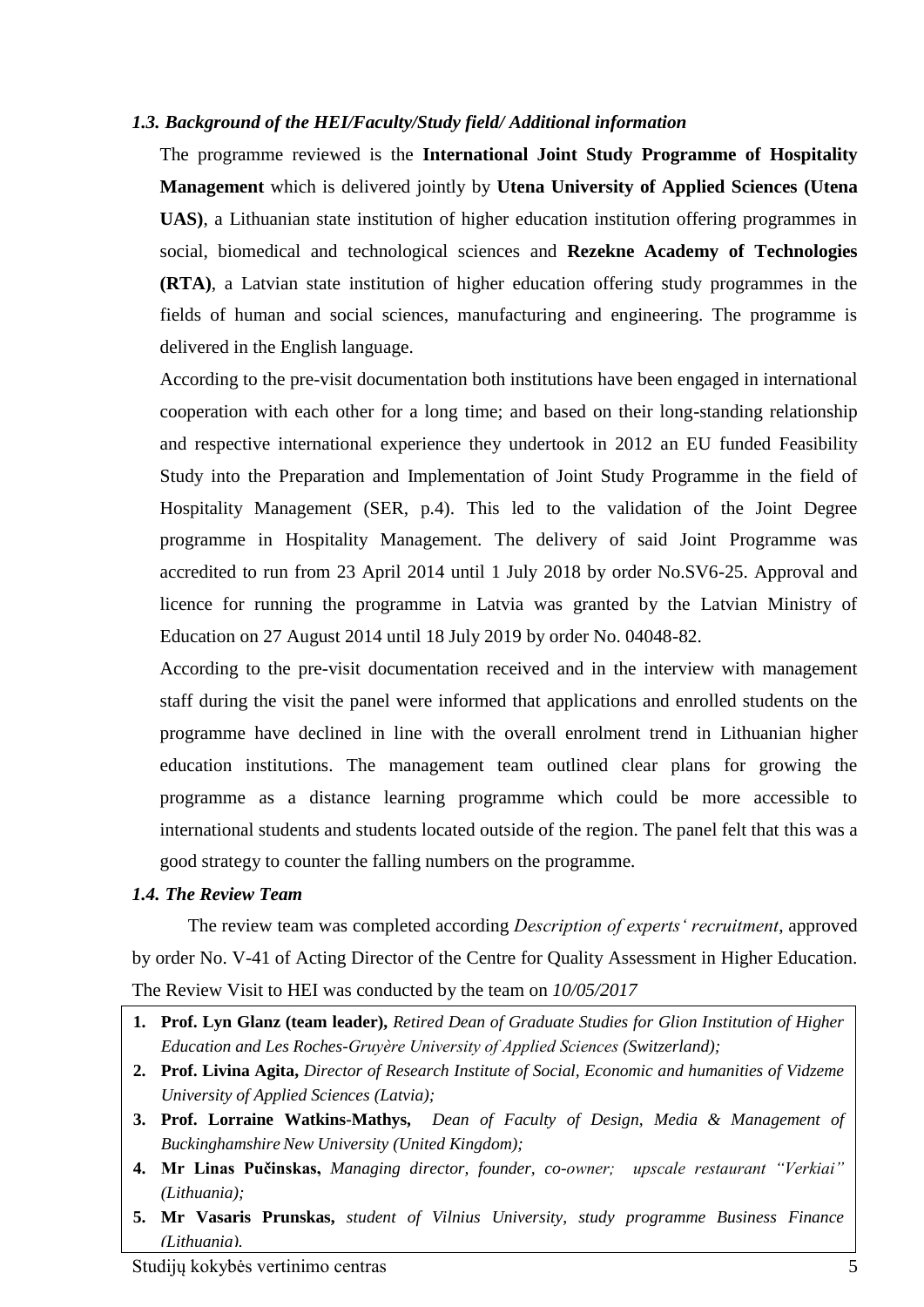#### **II. PROGRAMME ANALYSIS**

#### <span id="page-5-0"></span>*2.1. Programme aims and learning outcomes*

The pre-visit documentation clearly articulated the aim of the International Joint Study Programme of Hospitality Management (JSP HM): "*to train a professional who is able to work in a dynamic multicultural and international market, who understand communication, organization and management of the services in companies in hospitality sector and is able to work/act responsibly, creatively and innovatively in ensuring quality of the services provided" (UK SER, p.5).* The international focus of the programme was confirmed by both teaching staff and students during exchanges with the panel. The Rezekne programme management representative on the programme management team also confirmed the international perspective of the programme.

The programme is geared to meet the needs of the local society which has a history based in industrial production. The area has been identified as an EU commission priority region and the programme under review responds to the call to introduce a service based economy to the area. The partnership with Rezekne gives an international flavour to the programme while making a case for increased expertise in hospitality Management within the Baltic States. The title of the programme is appropriate and reflective of the programme's aims, learning outcomes and content. These are in line with other programmes in hospitality management within Lithuania as well as more broadly in the European context of Higher Education.

The aim and learning outcomes of the programme fit with the mission,operational objectives and strategy of both institutions, required professional competencies and the Dublin descriptors for bachelor studies. Both the pre-validation documentation and the website information [\(https://www.utenos-kolegija.lt/en/studies-program/hospitality-management\)](https://www.utenos-kolegija.lt/en/studies-program/hospitality-management) listed 16 Programme Learning Outcomes (LOs) which are clearly mapped to meet the overall programme aims. These LOs fall into 5 areas as specified in the 'Descriptor of Study Cycles' (First Cycle, Order No. V-2212, November 2011):

- 1) Knowledge and its application
- 2) Research skills
- 3) Special abilities (plan, organise, implement and evaluate practical activities)
- 4) Social abilities (communication, cultural and professional understanding, ethical and professional conduct)
- 5) Personal abilities (take responsibility for own professional conduct and learning etc.)

The LOs cover acquiring, understanding and applying industry and relevant subject specific knowledge (Descriptor 1) as well as a broad range of skills, professional standards, attitudes and behaviours appropriate for a hospitality professional operating in an international environment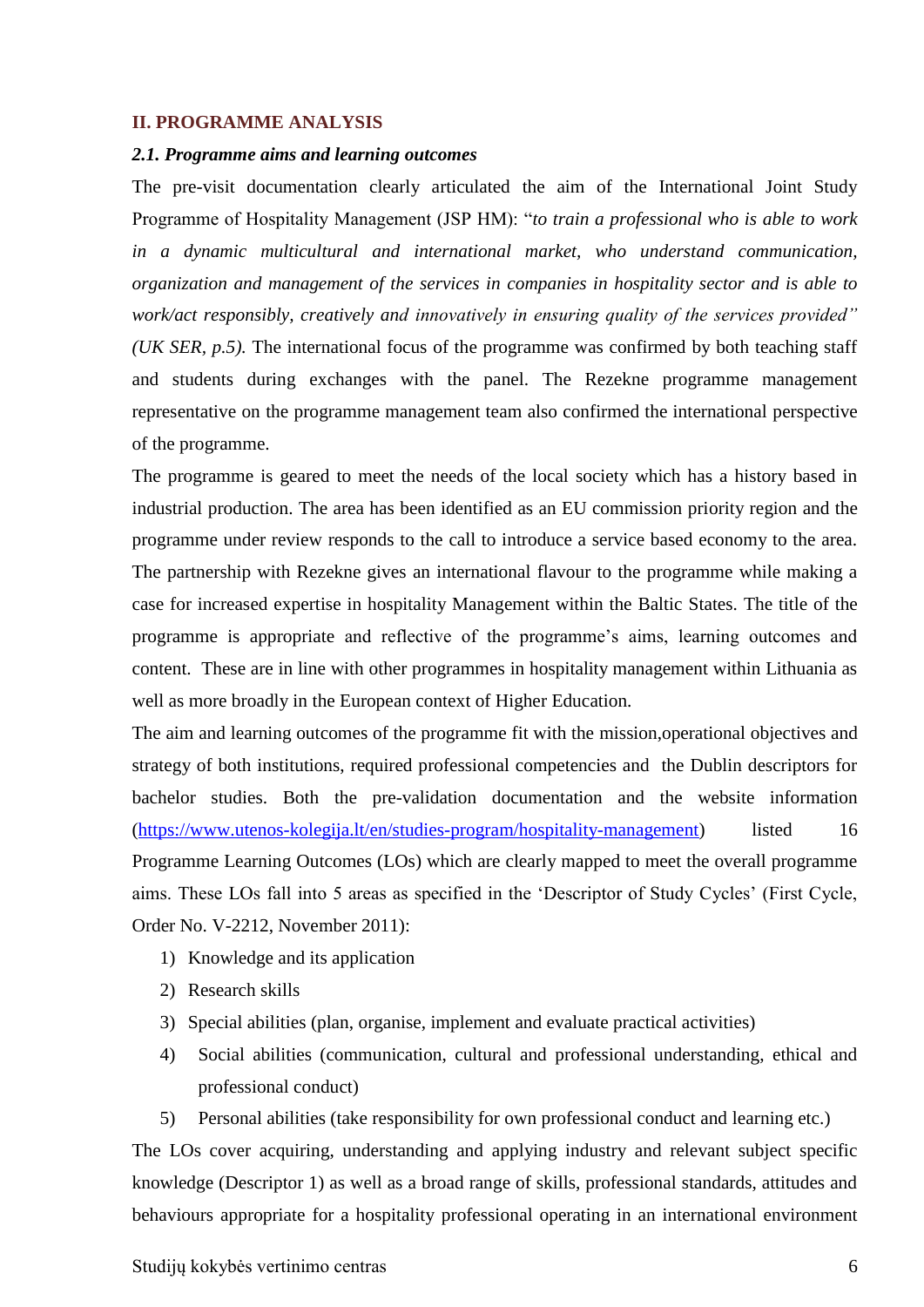(Descriptors 2-5). To this end, they fit with those required for type and level of cycle as articulated by the Lithuanian Order.

Limited details of the programme are made available to the public on the website: <https://www.utenos-kolegija.lt/en/studies-program/hospitality-management> and is still being completed.

Details of the programme are made available to the public on the website: [https://www.utenos](https://www.utenos-kolegija.lt/en/studies-program/hospitality-management)[kolegija.lt/en/studies-program/hospitality-management](https://www.utenos-kolegija.lt/en/studies-program/hospitality-management) .

Social partners in meeting with the panel felt that aim and LOs of the programme meet the state, societal and labour market needs overall and add particular value by exposing graduates to international experiences and developing their foreign language (English) skills. Social partners emphasized the need for hospitality and tourism graduates that had entrepreneurial skills (Recommendation 1).

The management team told the expert panel that they saw globalization as both a problem and an opportunity for the programme. Demographic factors have led to falling student rolls but the team thought that the opportunity to offer courses by distance could be a possibility to build their student base. The international nature of the programme has led to the development of local expertise both in remote teaching through e-courses and in administration at a distance. They emphasized the need for SMART learning outcomes that can be applied unambiguously in a cross cultural context and this has been achieved. They also noted the programme suffered from internal competition within the institution form other similar programmes and that a merger of programmes is under consideration. At present the programme is offered on a full time basis only, though the management team said this was now under review.

Future plans for the programme seem well thought through. The management team seem well aware of both strengths and weaknesses of the programme and are actively working through these challenges with their partners in Latvia. To this end the aims and outcomes of the programme are undergoing continuous active review.

#### <span id="page-6-0"></span>*2.2. Curriculum design*

The Joint Study programme has been developed with due regard to the legislative requirements (Lithuanian, EU and Baltic States' Agreement on Recognition of Education programmes of Lithuania, Latvia and Estonia). The credits awarded for the award and the level of studies on the Professional Bachelor programme are consistent with the type and level of studies. The subjects studied on the programme are appropriate and prepare students well for a career in hospitality management. Planned exchanges with social partners, between the Lithuanian and Latvian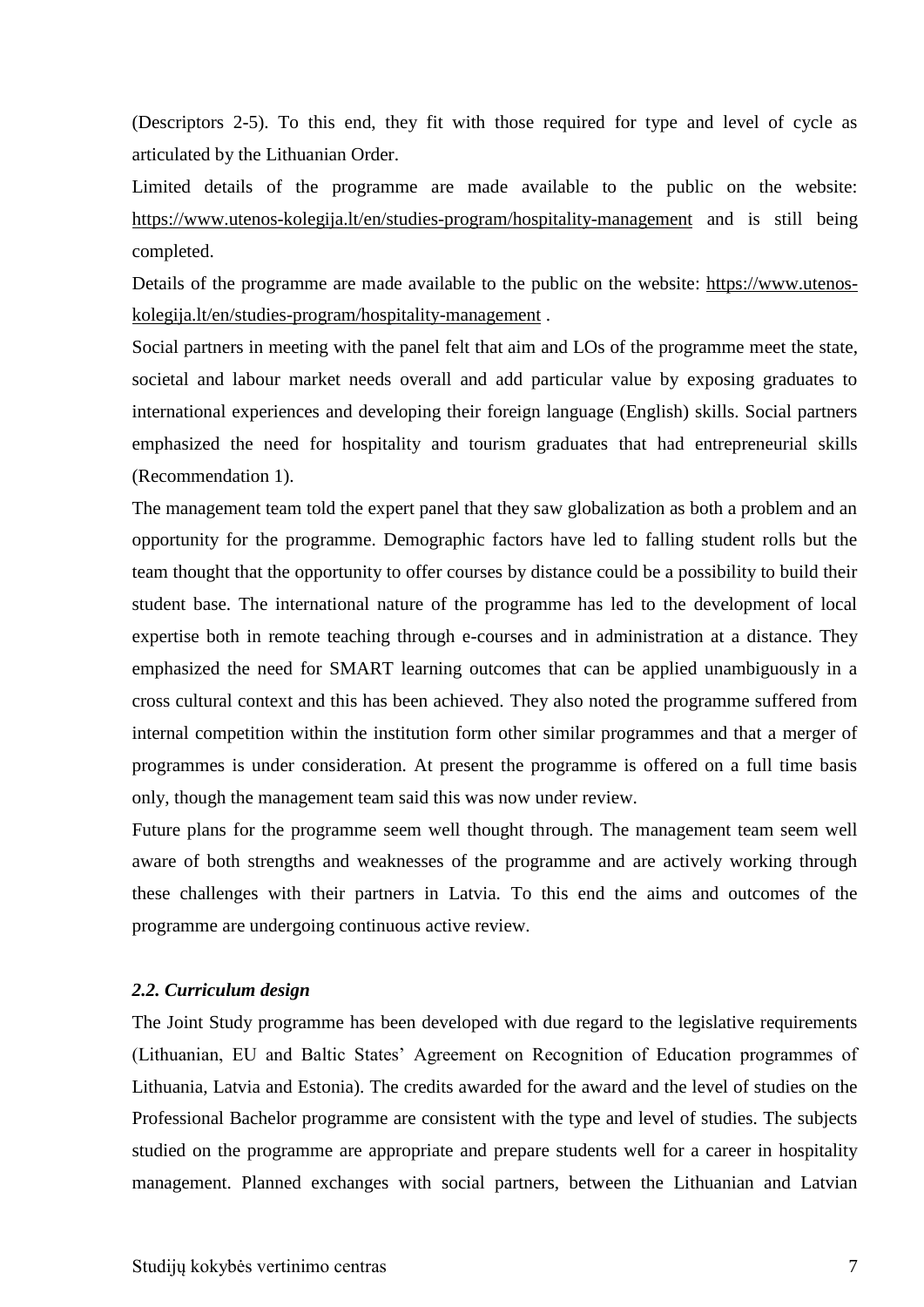partners as well as feedback from surveys obtained from the student body on the programme ensure that feedback and evaluation of the curriculum is obtained regularly.

The programme delivers 180 credits (ECTS) with no module less than 10 credits. The programme meets the requirements for minimum credits required for Practice, Final Thesis modules and learning hours. The programme provides a mixture of theoretical, practice-based learning in the field of management and business administration as applied to international tourism and hospitality management. The curriculum is clearly divided between the two institutional partners in Lithuania and Latvia drawing on respective partners subject offering and makes space also for ERASMUS exchanges. In this way, the curriculum offers a well-structured international mobility programme. There does not appear to be repetition within the programme. There is good scope for students to acquire practice at each level of the programme in both Lithuania and Latvia. In addition, the curriculum allows students to gain practice in other international locations provided by social partners outside of the Baltic states.

The expert team noted that many excursions, which were highly regarded by students, tended to gravitate toward the larger centres in Lithuania with less emphasis on smaller enterprises springing up within the region. Given the programme has a responsibility and focus on this regional area, the expert team would like to see contacts developed more locally, especially in regard to looking at how the hospitality industry can be instrumental in regional development and for this aspect to be incorporated into the curriculum. Similarly, many Faculty are imported from the larger centres on a contract basis. This can mean that their professional contacts are not local. The tendency of Faculty was to look outward to the larger centres and beyond, and there was insufficient recognition that for incoming international students from e.g. Latvia, the local economy does represent an international experience. The expert team heard that there was a certain internal competition between programmes for input and alliances with the most interesting local businesses. This is understandable in a small area, but should perhaps provide an impetus to seek out new enterprises locally for industry input for students. The curriculum could be enhanced in line with the recommendations made on LOs section by including an Enterprise course within the contents (Recommendation 1). This would assist in meeting the regional development needs of the local region. Furthermore, the integration of tools such as booking management and ticketing systems into the curriculum has commenced; but this needs yet to be completed and will ensure that students of the programme would be able to meet the technological requirements of the tourism and hospitality industry. There was evidence throughout the modules on the programme of practice-informed teaching and benchmarked teaching methods which were applied that were disseminated at international conferences.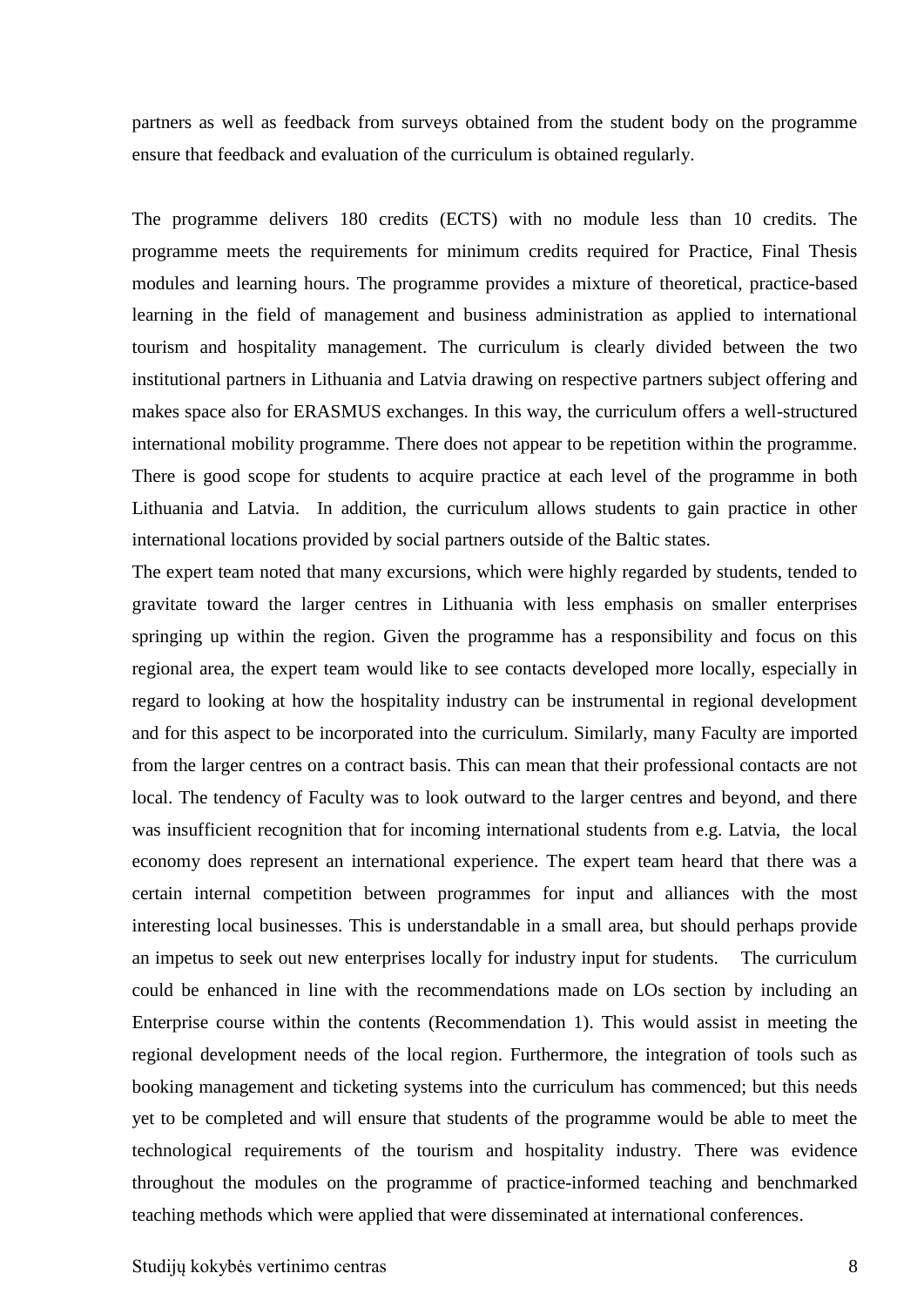Overall, based on the review of the pre-visit documentation and interviews with students and social partners, the content of the modules, practice and internship opportunities and international mobility enable the learner to achieve the intended learning outcomes of the programme. The panel found that the content of the curriculum is informed by latest thinking, technologies and approaches.

#### <span id="page-8-0"></span>*2.3. Teaching staff*

The staff teaching on the International Joint Study programme meet the legal requirements as set out in the Official Gazette, 2011, No 9-399. The pre-visit documentation received (staff cvs and SER) confirm that staff hold a Masters qualification as a minimum, there are the required number of staff with a PhD qualification teaching on core and compulsory modules; no less than 10 % of the subjects in the study field are taught by scientists or scholars; and over half of the teaching staff have more than 3 years relevant practical and pedagogic work experience in the subject area being taught. Teaching staff turnover examined over the last 3 years is sound. The number of Professors has remained stable at 2; the number of Docents has increased from 2 to 5; and the number of Lecturing staff has increased from 4 in 2014-15 to 20 by 2016-17. There is, therefore, a robust provision of teaching staff to support the progamme.

A list of staff's research and conference attendance provided at the panel's request during the visit as well as teachers own description of their scholarship activities and plans shared with the panel on the day provided evidence of the teaching staff's engagement in scholarship and updating of current practice in the field. The teachers described attendance at ERASMUS conferences, writing of articles, participation in ERASMUS mobility and engaging with social partners to design practical exercises. Teachers met by the panel were clearly engaged with the students, using a variety of teaching methods to do so, including practical exercises and case studies; and had their well-being and future employability at the forefront of their thinking. The students interviewed confirmed that teachers used the web platform MOODLE weekly posting notes and articles for them. A demonstration of MOODLE was also made to the panel during the day and the teachers are offered 2 workshops per year to up-date their skills by one of the experienced teacher-user of the system. There is a common learning platform in Latvia also so that students using MOODLE find a shared experience when using the platform, whichever country in which they study. Students on the programme informed the panel that teachers taught them how to correctly cite given articles and materials and course-works seen by the panel affirmed this. However, when asked by the panel, students were unable to name academic journals that they found useful in their research for coursework. This gave the panel some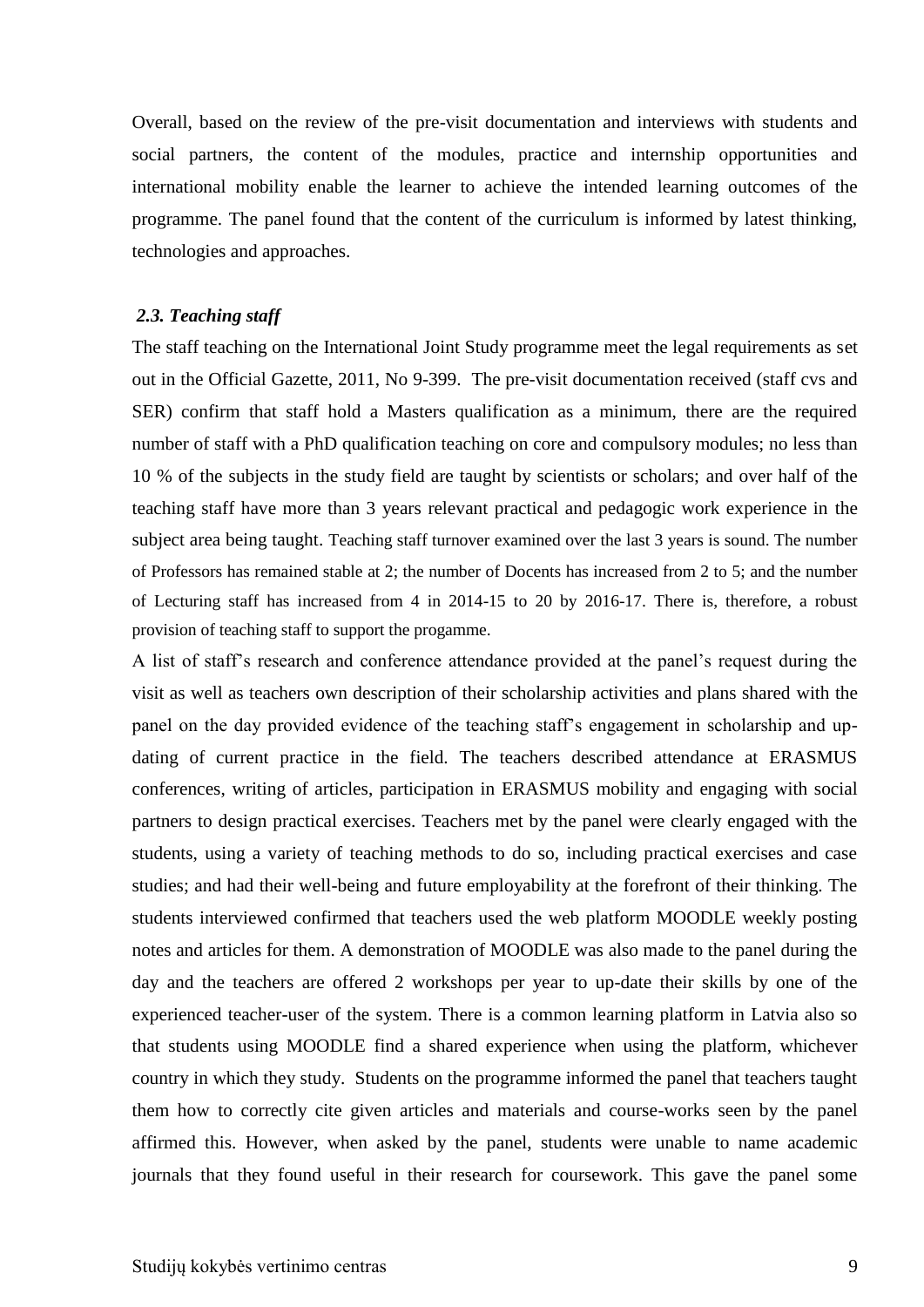concern that teaching staff were sometimes directed more towards practical needs rather than academic rigor and cutting edge industry practice (Recommendation 2).

The programme management team confirmed the implementation of a plagiarism software for checking the students' academic writing standards for the final thesis. However, the coursework inspected during the panel's visit did not demonstrate that the plagiarism software was being applied on coursework prior to the final thesis writing. This is something that would be helpful to do, so that students can be familiarised with the plagiarism software before final thesis stage (Recommendation 3).

The programme self-evaluation report identified that some teacher's had a lack of English knowledge; and the panel noted that whilst some teachers interviewed spoke English well, students reported to the panel that some teachers translated English articles in class. There was evidence from the programme management's own evaluation and also the international mobility opportunities for staff seen in the staff development report (list) that systematic support is being put in place for teachers to improve their level of English and enable them to teach their subject at the required level in English. The pre-visit documentation (Annex 3, List of teachers) showed that teachers on the programme are engaged in research and scholarship, including the publication of academic articles, books, teaching materials and presentations at international conferences. Among the staff interviewed by the panel there were a couple of staff who have commenced or are about to commence their doctoral studies. They also reported that Utena UAS provided them with good staff development support. The part-time nature of some of the staff meant that being able to exploit these opportunities was sometimes limited, especially, if they were practitioner/consultants. Where teaching staff are also employed by other universities, however, they were able to benefit from wider staff development and research support than that provided by Utena UAS alone. This brought benefits to the individual as well as the joint study programme.

There was a balance of teaching staff in terms of gender and age and no issues noted on staff turnover (Annex 3). Staff interviewed told the panel that some of them also work in other state universities and this allows them to transfer experiences and good teaching practices from these other institutions into the teaching delivery on this programme.

#### <span id="page-9-0"></span>*2.4. Facilities and learning resources*

The panel inspected the learning and teaching resources during their visit. We found the teaching rooms to be adequate in size and well equipped for class-room based activities. There were new practice facilities (guest rooms, front-desk for booking guests in and out and small practice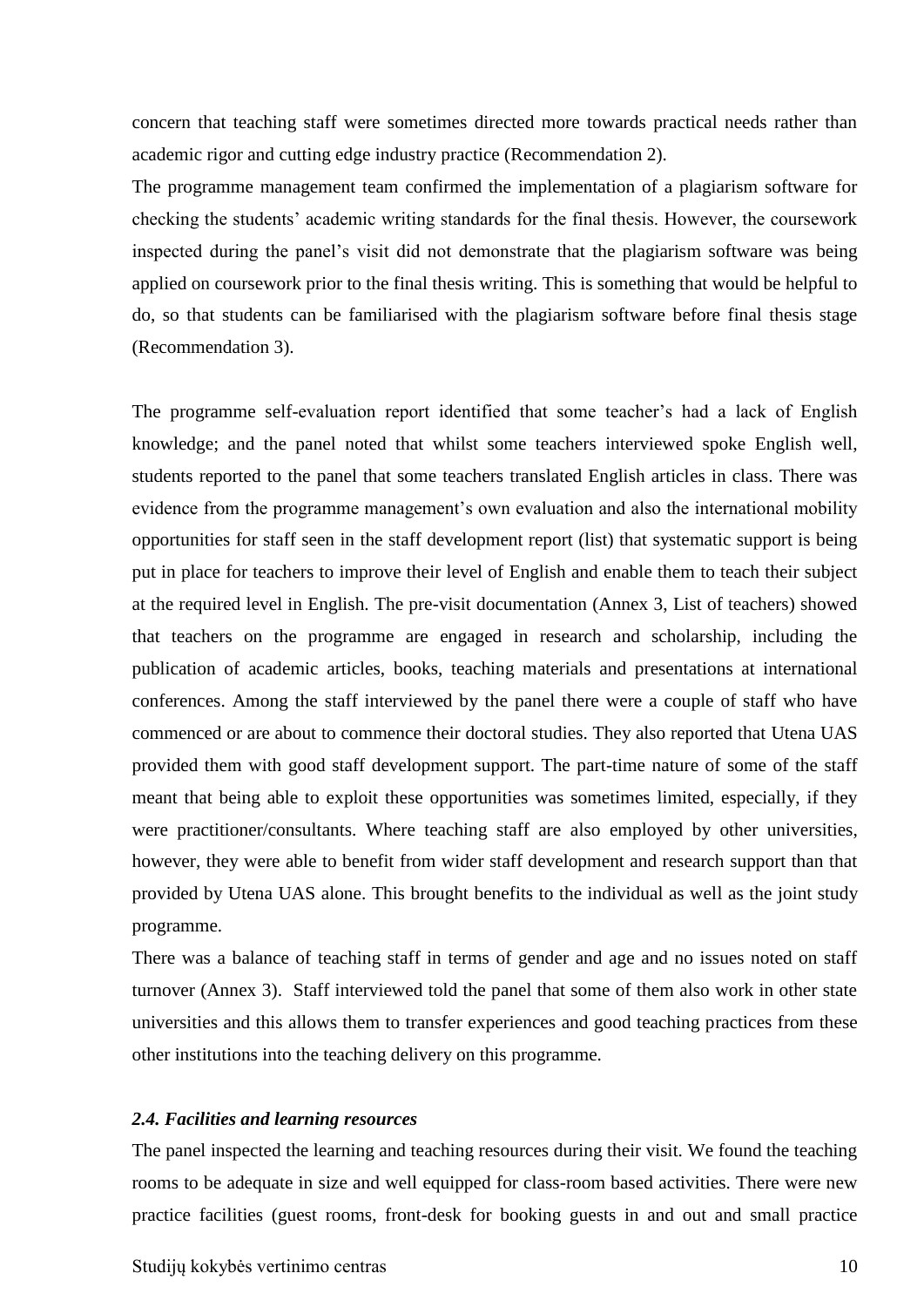kitchen and hospitality venue). Whilst these were only small they did allow for good practice sessions to be undertaken and evaluated. The College should see how it can further maximise the use of these facilities, especially the kitchen and small hospitality venue as these from the Panel's observations, seemed not to be fully utilised.

The institution has a suite of rooms, equivalent to a small apartment that can be used for housekeeping teaching. This practical space was kept to the highest standard and was a particularly good resource for this programme.

There was one computer room where students could be taught and practice particular software programmes e.g. a booking system. Wifi was available within the institution. A virtual learning environment (VLE), Moodle, has been introduced and workshops to help staff gain the necessary skills to develop and up-date the Moodle site for their subject were available 2 x per year (see evidence above). Students can access lecture notes, articles and other module details from the VLE (confirmed by students interviewed). This provides scope for the programme to meet its ambitions for growing the e-learning elements of the international joint study programme but will require further development and investment for this to advance the ambitions.

The panel visited Utena public library (a 5 minute walk away). The programme management team confirmed that an agreement with the public library in Utena provides both dedicated book and hard copy journal resources for the programme as well as access to the general book stock and other library resources. The panel were able to see both the dedicated space and book and journal stock available for the students and staff on the programme. Students and staff confirmed that they also access to international databases for undertaking their research both in Lithuania and Latvia.

#### <span id="page-10-0"></span>*2.5. Study process and students' performance assessment*

<span id="page-10-1"></span>The entrance requirements reported in the SER meet legal requirements. They are based on successfully completing secondary education, achieving the selection criteria for entry onto the JSP-HM. These are compliant with the respective institution's general requirements for entry onto Professional Bachelors programmes (First Cycle programmes). The Panel noted that the competitive points averages of students admitted onto the programme has been increasing as quantified in the Self Evaluation Report (p. 23):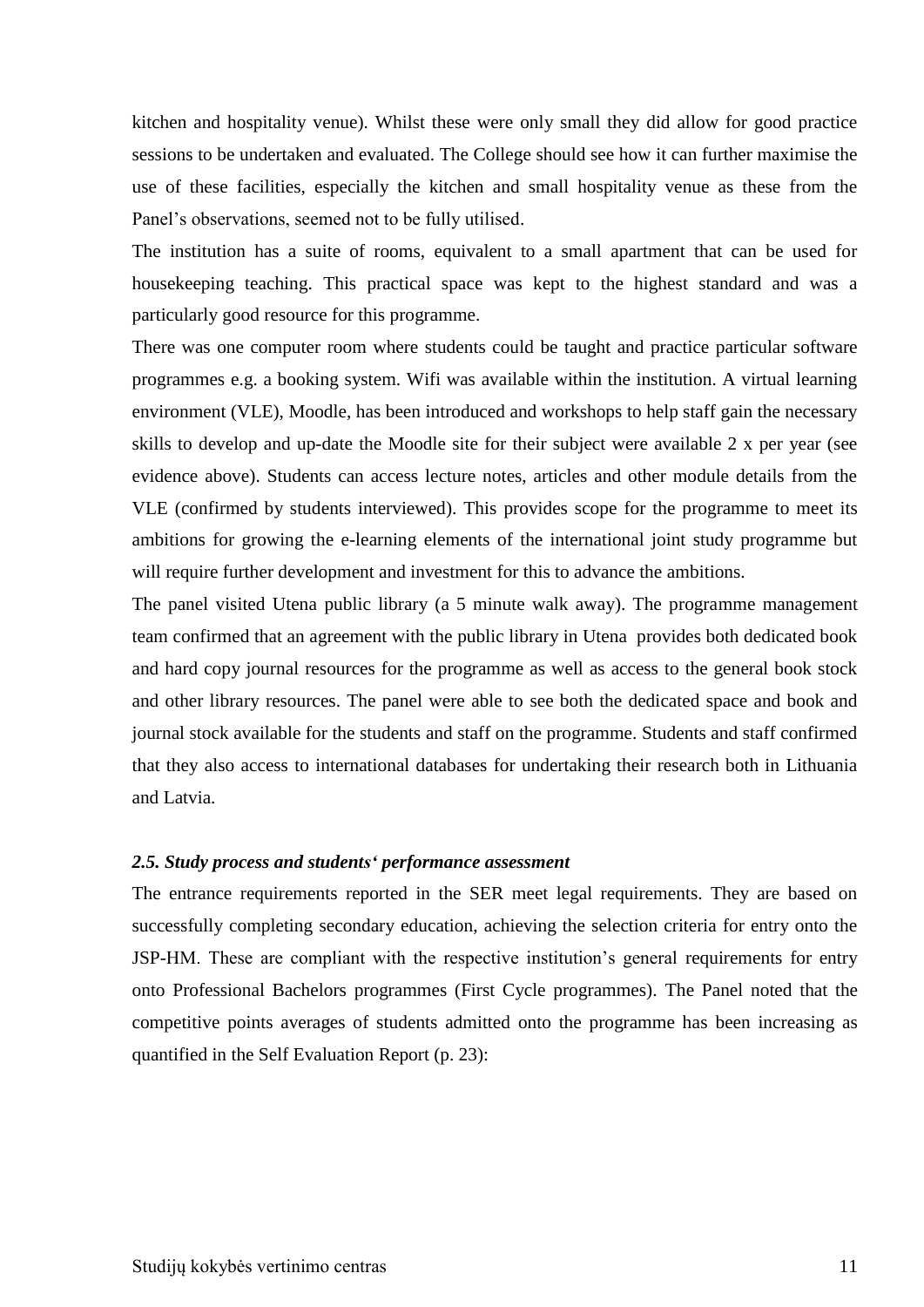| Year | Average in state-<br>financed places<br>VF) | Average in non-financed places<br>(NNF) | <b>Average VF, VNF</b> |
|------|---------------------------------------------|-----------------------------------------|------------------------|
| 2014 |                                             |                                         |                        |
| 2015 | 4.9                                         |                                         | 49                     |
| 2016 | 6.46                                        |                                         | 5.66                   |

#### Competitive Points Averages of Students, Admitted to JSP HM

#### Source: SER, 2017, p.23

Furthermore, students admitted in 2016 to the state financed place had a considerably higher score than those accepted on a non-financed place (SER, p. 24). The programme management team confirmed to the panel that English language requirements for undertaking the joint study programme in English is level B2. The entry requirements, however, were not found on the given website links provided in the self-evaluation document (when panel member clicked on link). It is recommended that this information is made easily accessible on the website and in English, Latvian as well as Lithuanian language (Recommendation 4).

Based on the data presented to the Panel in the SER report (p.24) it was evident that the highest average progression point was 8.17 the lowest was 6.08. The average progression point is at about 7.125 point. Thus a student, having entered with a competitive point 0.56, re-studies separate subjects in the second year. Furthermore, a student, having been admitted with acompetitive score of 0.6, studies a new subjects of the 3rd semester of the 2nd year. During the period assessed only 1 student suspended their the studies.

Taking into account the feedback from students, staff and interview held with the SER and Management team the panel concluded that the programme management is robust and strengths and weaknesses of the programme are openly discussed within the team. In general, there is a culture of discussion with and process of collecting feedback from key stakeholders (gleamed from interviews with students, staff and social partners obtained by the panel) that enable the programme management to meet challenges. The quality system is generally sound and responsive. Students and teachers reported that they feel able to use the system to bring in new ideas and to challenge dissatisfaction with elements they find unsatisfactory. This appears to work internationally, with the quality system operating across both institutions involved in the programme.

Students told the panel that they are encouraged to take part in a variety of scientific and applied practice activities which are made available via the curriculum (see Annex 1, JSP HM Study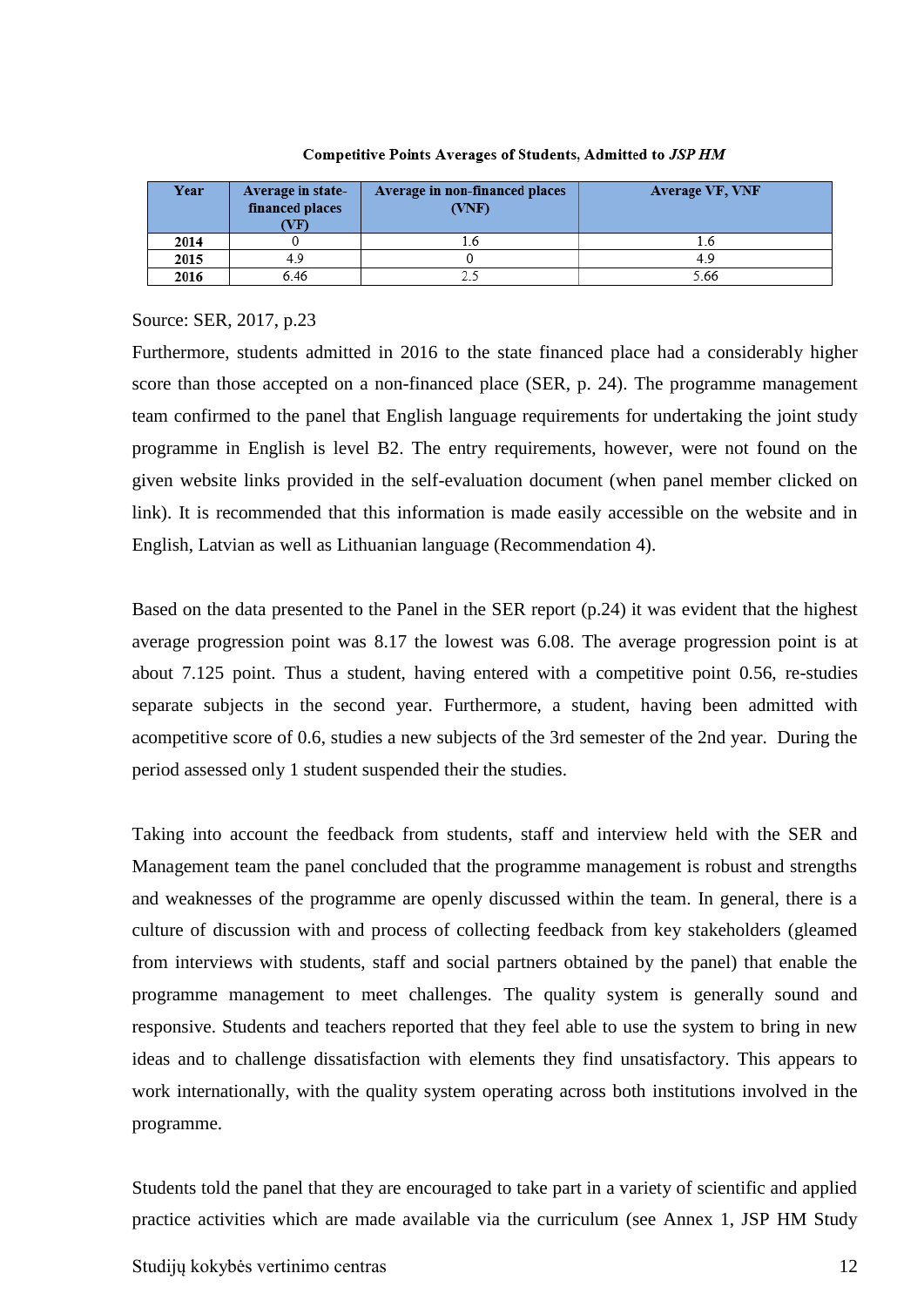Plan with mobility), visits to social partners and excursions. The international joint study programme is organised in accordance with the *JSP HM Implementation Agreement* (Annex 5). Students reported that they receive strong academic and social support. Teachers were readily available in and after class as well as by email offering guidance on their learning and practice. Students fed back that they also felt well supported by the international office who provided them with clear guidance regarding their international mobility and support during their international practice and/or exchange. At the same time the management team expressed some reservations about sending students abroad in their first year. Students themselves said this had been a learning experience that they had found challenging but rewarding. The expert team suggest some form of 'buddy system' be introduced between students of different years prior to their first international experience to help prepare for the time abroad. Students confirmed that information on module electives was made available to them and they often decided collectively which electives to follow as a cohort. Based on the pre-documentation received and discussed with the SER team the panel concluded that Practice internships are regulated by the *Descriptor of Utena UAS Students' Practice Organization Order* and confirmed at Academic Board (SER, p.25). Furthermore, the programme management team affirmed that placements are monitored and supported by the Faculty supervisor, assigned academic tutor and placement work supervisor.

Students described to the panel the placements that they has completed both abroad and in homebased practice organisations and their experiences in the exchange programme between the 2 institutions of the joint study programme. They felt that practice (internships) and mobility for the joint study programme was well organised and supported. They were enthusiastic in describing how the programme helped them to engage becoming internationally experienced and gain "practice-based" learning via the programme.

The assessments scrutinised by the panel in the module descriptors outlined in the modules (Annex 2 of pre-visit documentation provided) varied in terms of detail but provided sufficient information to demonstrate that students were being offered a variety of assessment types that enabled them to discuss theoretical aspects and their application to practice within the field of hospitality management. As noted in 2.3 above, teachers use a variety of teaching methods, including excursions and practical exercises. They also used social partners as resources for student projects. The system for assessing student achievement was clearly articulated overall in the module descriptors and the panel found evidence in the sample course-works reviewed during the visit that they were overall appropriate in measuring learning outcomes. Furthermore,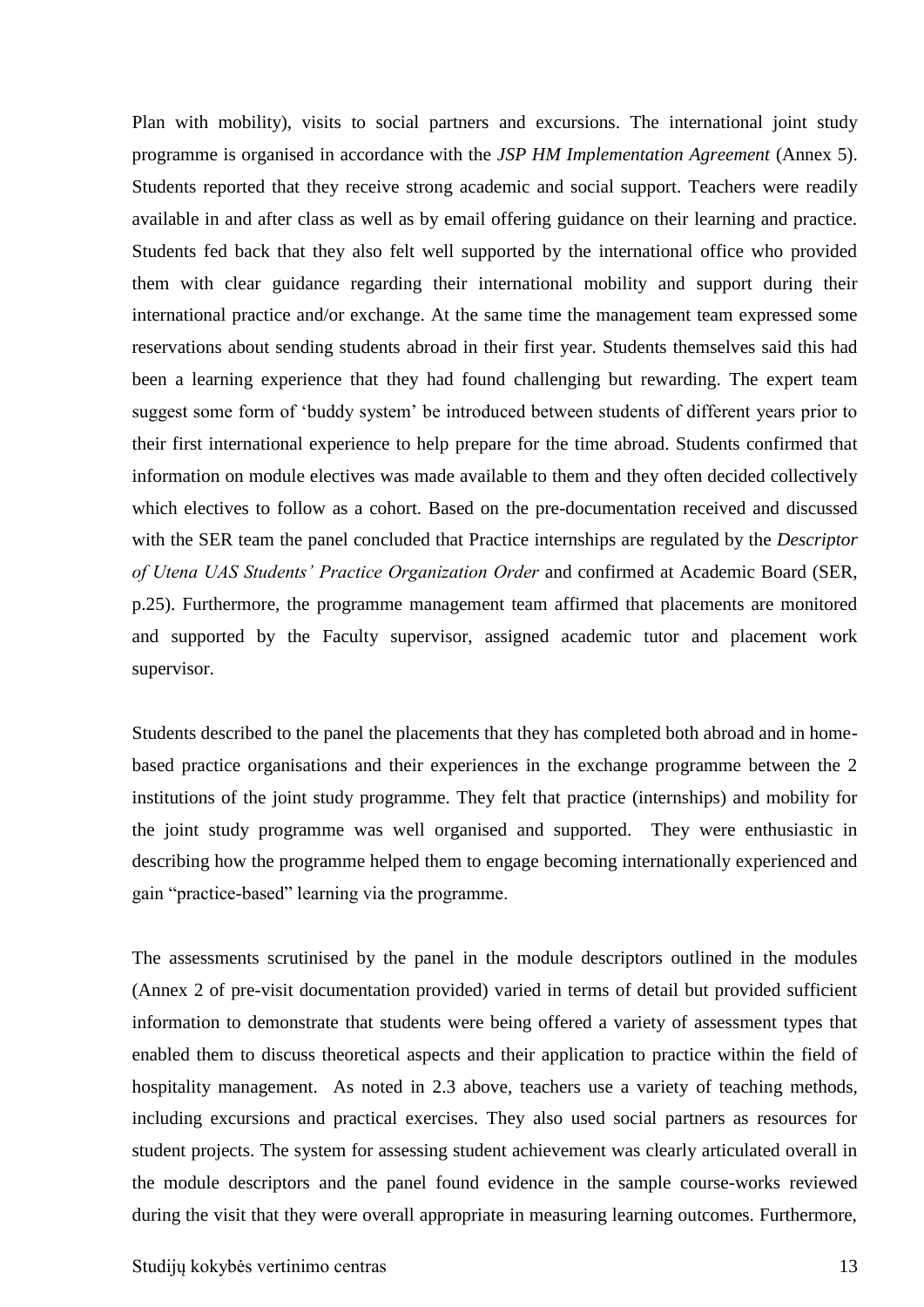the Lithuanian representative and teachers seen by the panel confirmed that both teachers from Lithuania and Latvia had the opportunity to discuss and review the student achievement on the programme. However, the panel did find coursework on the day of the visit where grades and written feedback did not always match (e.g. excellent grade of '9' when feedback clearly identified gaps in student's work found in service quality assessment sample). This can be easily addressed by enabling teachers to discuss assessment feedback and grades at the Joint Study Programme Board (Annex 2) and organising workshops for teachers to share good practice around feedback and evaluation (Recommendation 5).

As noted above, a variety of support is provided to students. This includes both general study support and specific subject related support via Faculty/Department tutors and subject tutors who offer office hours for consultation (the latter confirmed during panel interview with students). Students had not yet completed their final thesis by the time of the visit but had submitted their thesis proposals, which drew on both their academic interests and practice experiences. The students interviewed also spoke how they had been able to participate in international conferences organised by Utena UAS. The panel felt that there were good opportunities and bases for students to engage in research and that there was scope for the Department and Programme Committee to incorporate this as an agenda for future planning and development.

At the time of the Panel's visit in May 2017 the programme had not as yet produced its first graduates, having commenced only in 2014-15. Nor, was it possible to review the performance of students on the Final Thesis as students had not completed this work by the time of the visit. So, it was not possible for the Panel to comment on the programme's employability outcomes for students. The indications, however, from the Panel's discussions with both social partners and students are that there is a demand in the market place for graduates in hospitality with good English language skills and practical knowledge of hospitality. There was strong evidence of both these aspects being taught to students on the programme.

From the data presented on achievement the following was noted. Wastage was low with only 2 students in total having dropped out of the programme for personal rather than academic reasons (SER Report, p.24). All other students progressed from one study year to the next. Learning outcomes Progression are monitored and evaluated bi-annually by reviewing student achievement and performance levels. These reports are prepared by relevant Study Departments. The results show that students with lower competitive scores (0.56) struggle more with their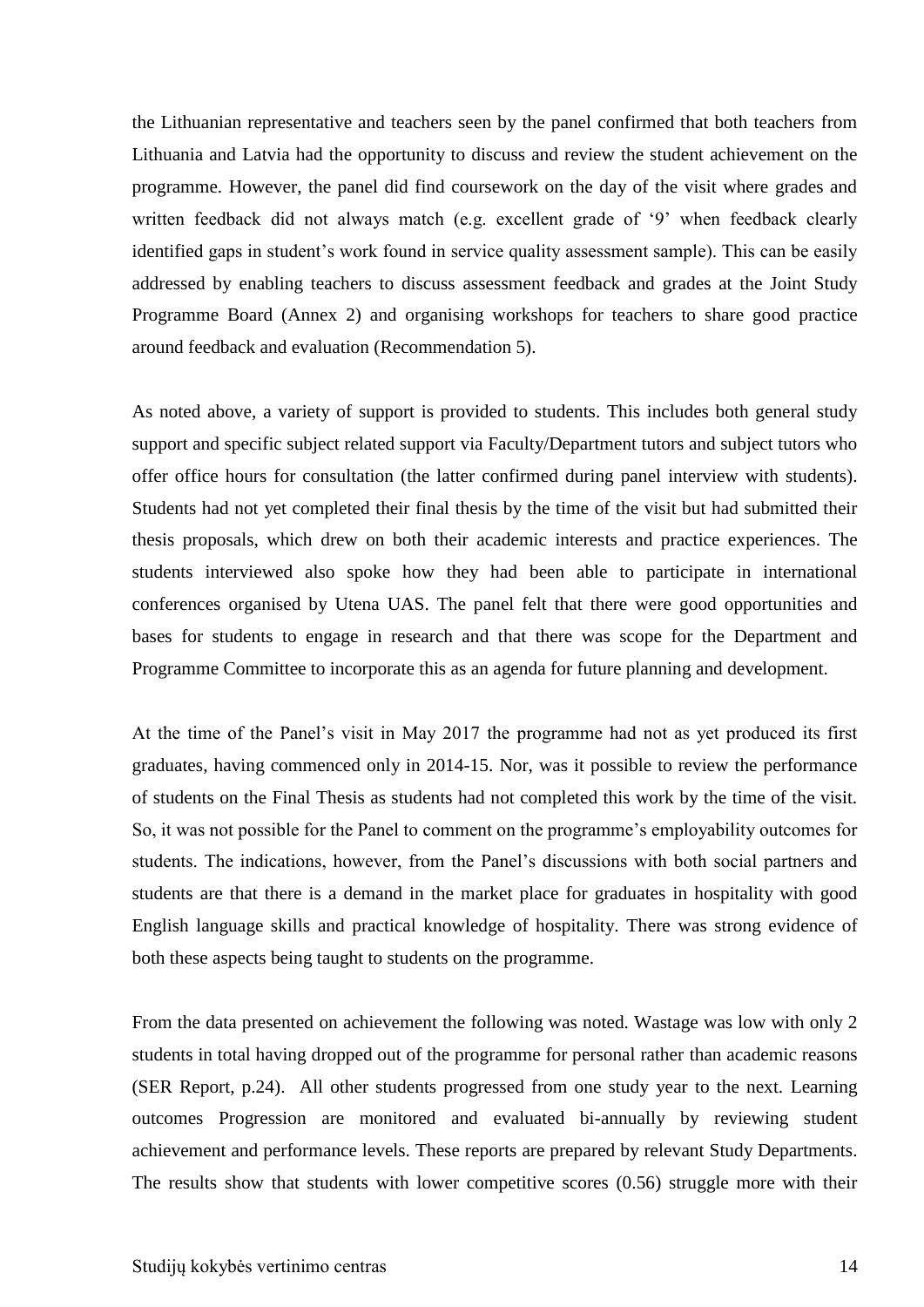performance having to re-study separate subjects in the second year of study whilst those with a competitive score of 0.6 took up new subjects in their  $3<sup>rd</sup>$  semester of year 2 (SER, p.24).

#### *2.6. Programme management*

Utena is the Coordinator responsible for the JSP-HM programme whilst Rezekne Academy is a Programme Partner (as per *JSP-HM Implementation Agreement,* Annex 5). This means that Utena is responsible for JSP-HM management, coordination and financial management and Rezekne holds responsibility for implementing the programme in Latvia.

A **Joint Study Programme Board** follows the Joint Study Programme Board Regulations (Annex 2) and has been set up to manage the programme in accordance with the *JSP Implementation Agreement, Orders* and *Statutes* (Annex 5)*.* The Board is chaired by the Deputy Rector for Academic Affairs of Utena and meetings are held 3-4 per year. The minutes of the Joint Study Programme Board are formally recorded. Major stakeholders participate in the JSP-HM meetings.

The J**oint Study Programme Committee** (JSPC) has proportional representation drawn from Utena and Rezekne and organised according to the *JSPC Regulations* and is chaired by the Utena Head of Department (Annex 2). The Committee membership includes stakeholders from respective partner institutions as well as one student and social partner. Furthermore, the respective partner institutions of the Joint Programme (Utena and Rezekne) have a structure in place locally to manage and assure the quality of the part of the programme run at each partner institutions. There are various levels of management: at institutional, Faculty and Department level. Operational aspects of the programme such as quality of the programme, student data and analytics thereof, are undertaken by the Department. These arrangements were confirmed by the Management and SER team interviewed during the panel visit and also by the Latvian representative from Rezekne. The Panel was satisfied that in these meetings key operational course issues are discussed and relevant course data is analysed with the staff at respective institutions, social partners and student representatives. To this end, these meetings carry out effective internal and external evaluation and enhancement of the programme.

Data and measures used to assure the quality of the JSP-HM course are based on *The Quality Guide* (2012, 2015) and include annual quality review reports (self-assessments) undertaken at teacher, department, faculty and institutional levels (These were provided after the panel visit and confirmed a process for annual monitoring has taken place). These reports include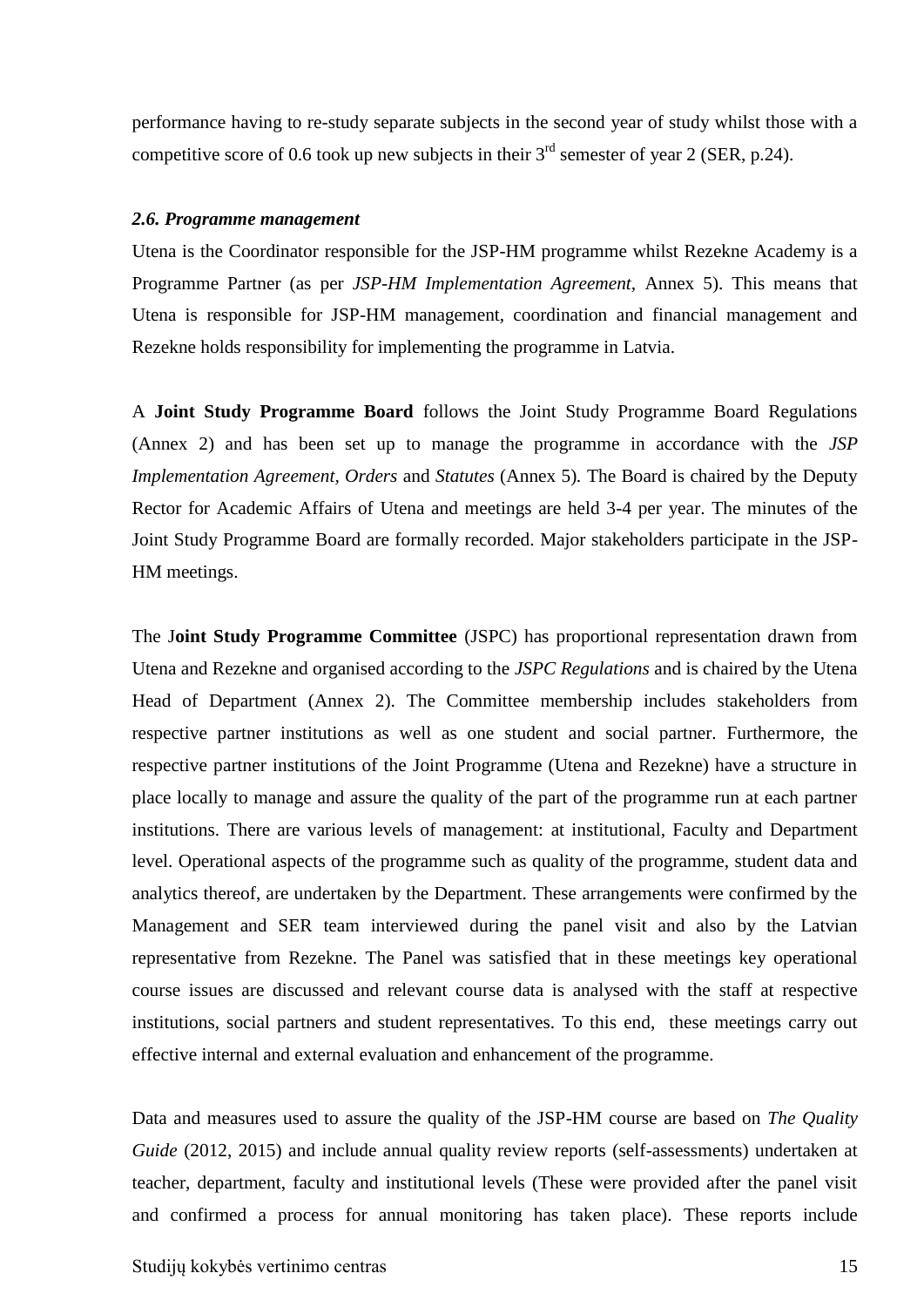educational analytics relating to programme monitoring data (enrolment figures, admissions statistics, student achievements, student feedback etc.) and student data (student performance, student progression, student achievement and employment). The programme management team confirmed to the panel that action plans based on the data evaluation are put in place to put in place suitable interventions aimed at quality improvements (SER). All of these are reviewed and evaluated at the JSPC. Thus the internal quality measures are effective and efficient.

When reviewing the programme information on the website the panel found that this was incomplete and not found in English. The panel felt that there was some urgency for the programme management team to address this issue (Recommendation 4).

Overall, the panel concluded that the programme management is sound and responsive. Strengths and weaknesses of the programme are openly discussed within the team and committee structures. There is a culture of discussion to meet challenges. Students and teachers feel able to use the system to bring in new ideas and to challenge dissatisfaction with elements they find unsatisfactory.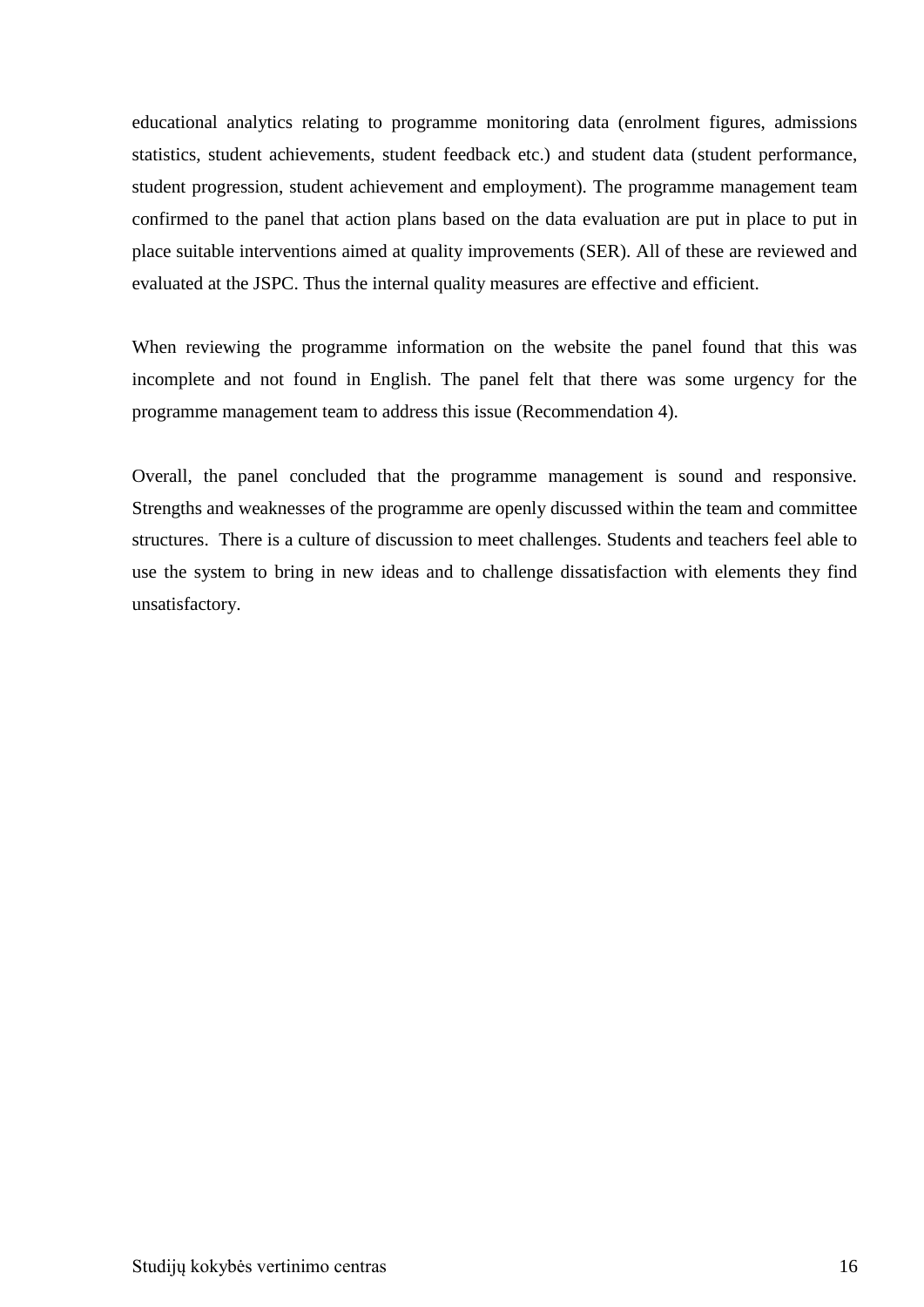#### <span id="page-16-0"></span>**III. RECOMMENDATIONS**

- 1. Based on the important role played regionally by Small and Medium Enterprises in hospitality management and the forecast growth for tourism and hospitality in Lithuania (Latgale Region Strategy 2030, SER, p.8) it might be helpful if the learning outcomes could incorporate entrepreneurial and skills development more clearly (Report p.7).
- 2. Based on the evidence provided by students and coursework samples seen, there could be more self directed searching and critical evaluation embedded in the learning that comes from researching and evaluating peer-reviewed academic journal articles, even before the final thesis. It is recommended, therefore, that teaching staff encourage students to undertake research for coursework that has them critically evaluating academic literature in the application of theory to practice (Report, p.8).
- 3. The demonstration of the plagiarism software during the panel visit illustrated that the implementation of the programme is still in its infancy, although a plan for supporting staff in using the software has been devised. The recommendation of the panel is that the roll-out plan for implementing the plagiarism software includes it being used prior to final thesis work with students also learning how to use the software (Report, p.8).
- 4. Information and documentation for students about the programme were not consistently available in English. We recommend that all information about the study programme is made available in English to ensure the programme can reach its international audiences and reflects its international ambitions (Report, p.9).
- 5. There was evidence of innovative teaching methods and engagement of social partners in the delivery of learning. However, there were also mis-matches between feedback and grades awarded to students on coursework. To ensure both good practice can be shared and issues around feedback and grading are consistent and aligned we recommend that the Joint Study Programme Committee organises workshops for teachers to exchange good practice and develop consistent approaches to feedback and grading of student assessments (Report, p10).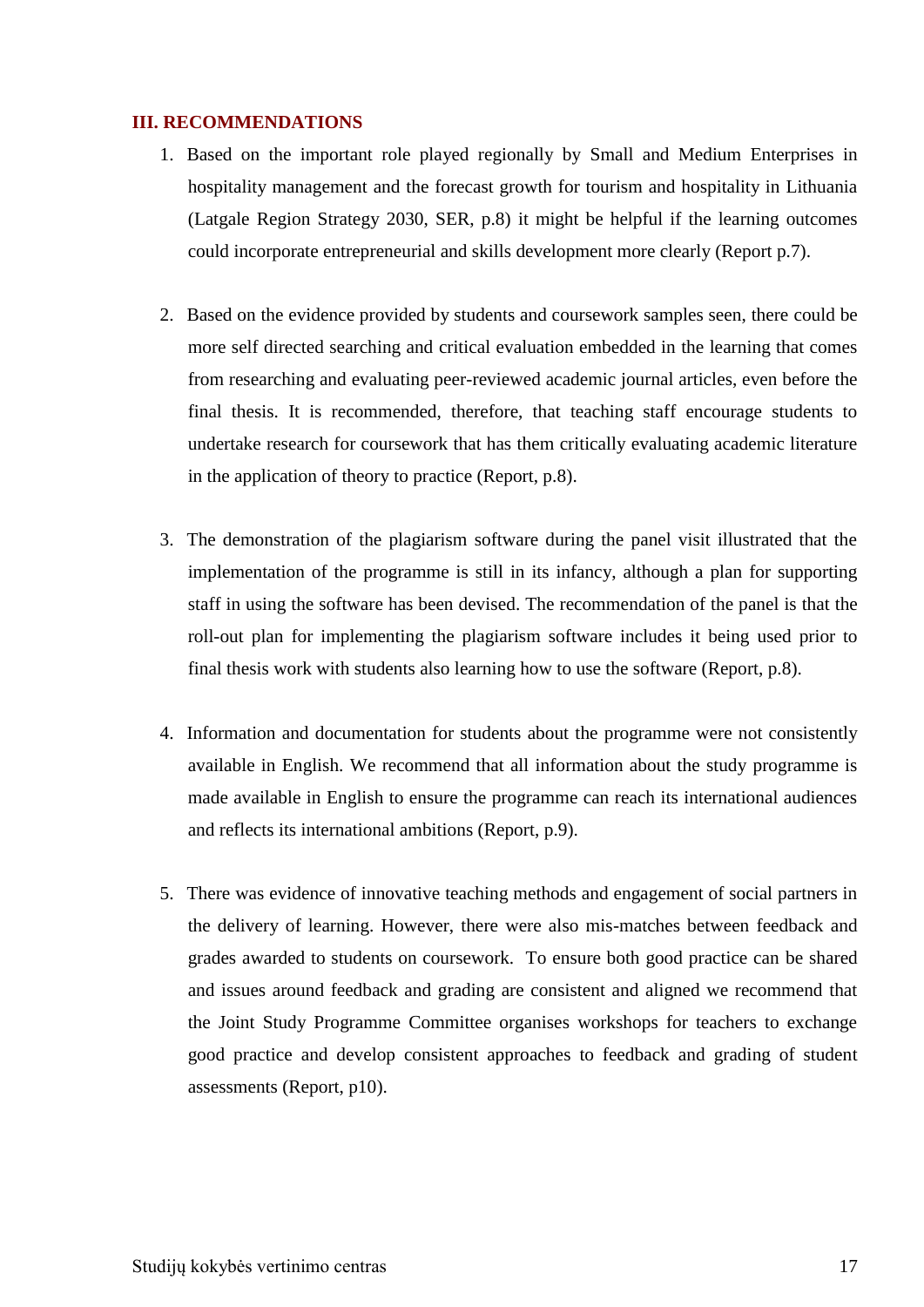#### <span id="page-17-0"></span>**IV. SUMMARY**

The programme aims and learning outcomes are international in orientation and very practice focused which is well received by both students and social partners. Furthermore, the Panel found the curriculum to be well designed with international mobility and practice embedded within the design that actively helped to promote internationalisation and real-world learning of the hospitality industry. In terms of better meeting the region's needs, however, it would be helpful if the programme could incorporate the development of entrepreneurial skills and enterprise development.

The teaching staff on the programme were praised by the students for their enthusiams and engaging teaching manner. The Panel found examples of innovative and practice-focused learning which teaching staff delivered into the classroom. Whilst the evidence of teaching and assessment approaches were found to be very good the Panel noted that there was a lack of academic rigour expected from students in their assessment outcomes and self-directed research skills.

The teaching facilities reviewed and evaluated by the Panel were found to be very good. The arrangements with the local Utena Library, situated within walking-distance of the institution, ensured that students had access to the wider learning resources made available by the town library as well as dedicated specialist resources and study space housed within the library. The institution had invested in a number of small but good practice facilities (small kitchen and hospitality venue, front desk operation and guest flats). These provide good simulation and practice opportunities for students. The Panel also found investment in a plagiarism software system and booking/ticketing system. Whilst both these physical and software resources add value to the programmes the Panel felt that there more work needed to be undertaken to further embed and development these tools and resources within the curriculum and students' learning.

The study process is creatveily designed and social partners are co-opted onto the programme to provide students with a good international experience in the hospitality and tourism industry. Utena UAS recognises that achieving their international ambitions for the programme and graduates requires them to ensure that their teaching staff have a suitable English language level and are putting in place staff development to make this happen. The Panel noted that the programme was not readily available in English language on the website and more work needed to be done to ensure that this was in place for an international programme.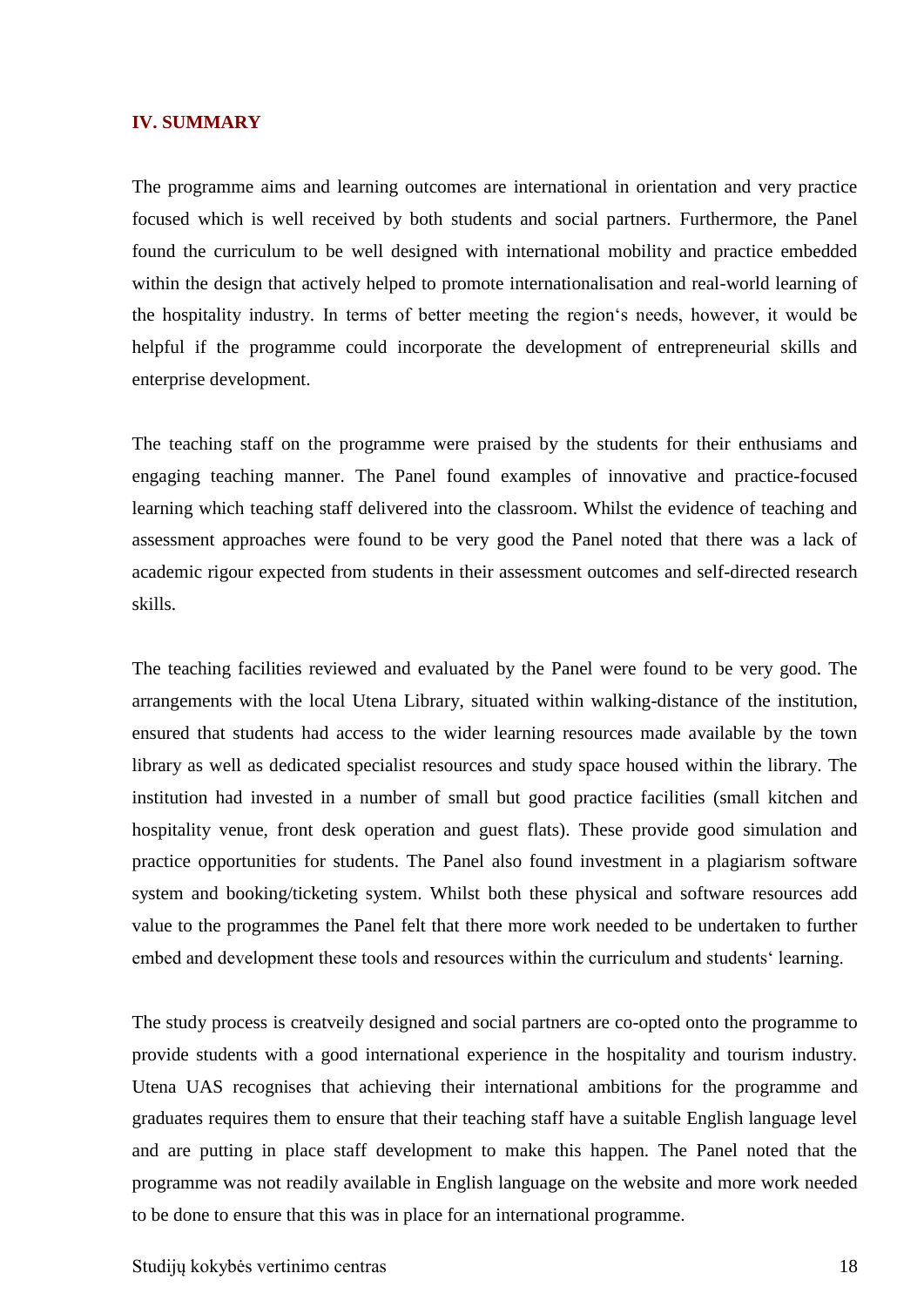The Panel found that there was sound quality management in place at Utena UAS. In particular the Joint Study Programme Board and Joint Study Committee between Lithuanian and Latvian partnes ensured that good mobility was offered to the students and respective partners offered a curriculum that met the aims and learning outcomes of the programme. Stakeholders, including students, social partners and teaching staff are engaged in regular evaluation of progression and achievement data. This process ensured that programme enhancement was being achieved.

<span id="page-18-0"></span>On a final note, the expert panel are only able to report on an interim situation and expect a clearer picture of the programme study process and student performance to emerge when the programme produces its first graduates and final projects are available.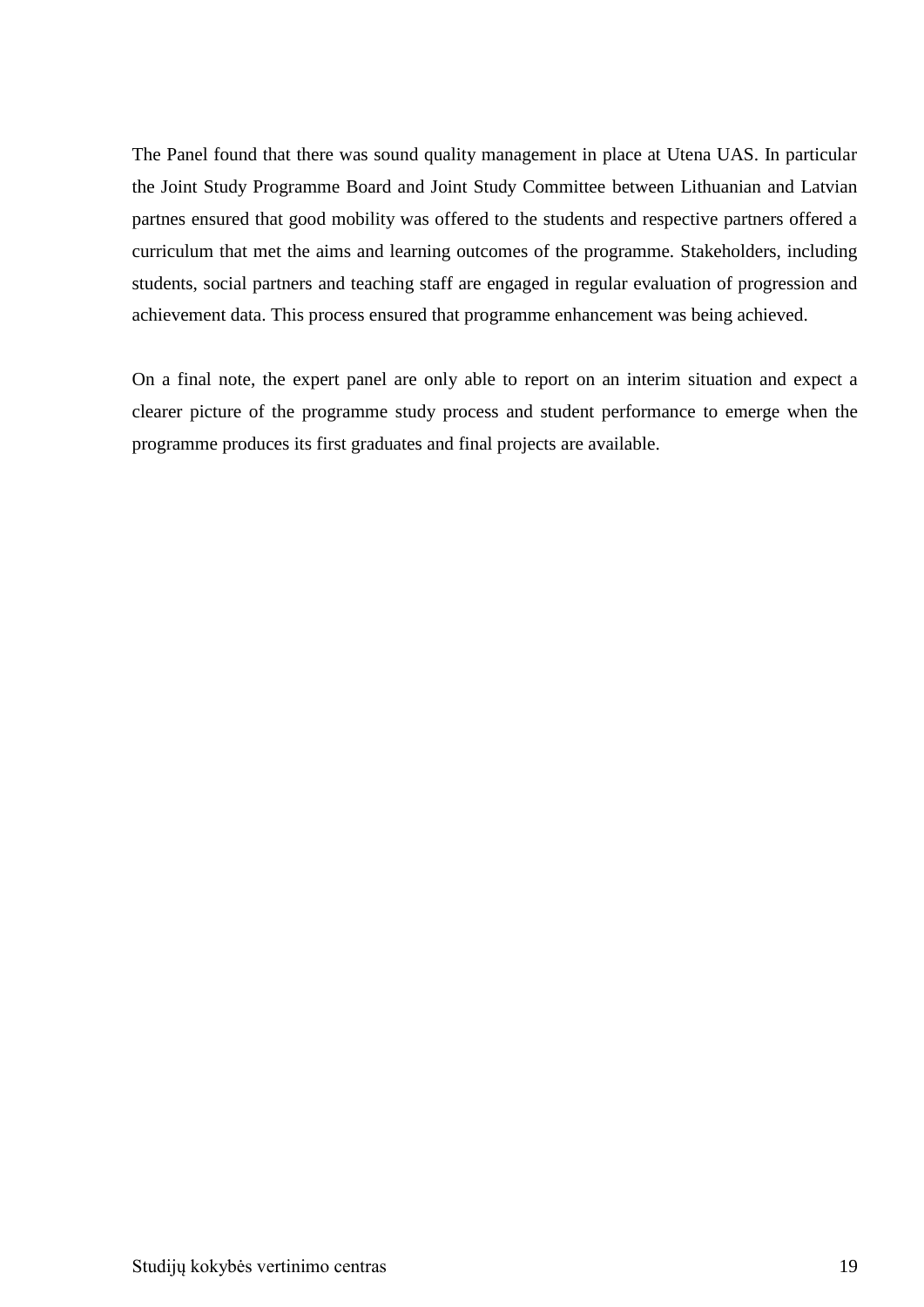### **V. GENERAL ASSESSMENT**

The study programme *Hospitality Management* (state code – 658N90001) at Utena College is given **positive** evaluation.

| No. | <b>Evaluation Area</b>                             | <b>Evaluation of</b><br>an area in<br>points* |
|-----|----------------------------------------------------|-----------------------------------------------|
| 1.  | Programme aims and learning outcomes               | 3                                             |
| 2.  | Curriculum design                                  | 3                                             |
| 3.  | Teaching staff                                     | 3                                             |
| 4.  | Facilities and learning resources                  | 3                                             |
| 5.  | Study process and students' performance assessment | 3                                             |
| 6.  | Programme management                               | 3                                             |
|     | <b>Total:</b>                                      | 18                                            |

*Study programme assessment in points by evaluation areas*.

\*1 (unsatisfactory) - there are essential shortcomings that must be eliminated;

2 (satisfactory) - meets the established minimum requirements, needs improvement;

3 (good) - the field develops systematically, has distinctive features;

4 (very good) - the field is exceptionally good

| Grupės vadovas: |                             |
|-----------------|-----------------------------|
| Team leader:    | Prof. Lyn Glanz             |
| Grupės nariai:  | Prof. Agita Livina          |
| Team members:   |                             |
|                 | Dr. Lorraine Watkins-Mathys |
|                 | Linas Pučinskas             |
|                 | Vasaris Prunskas            |
|                 |                             |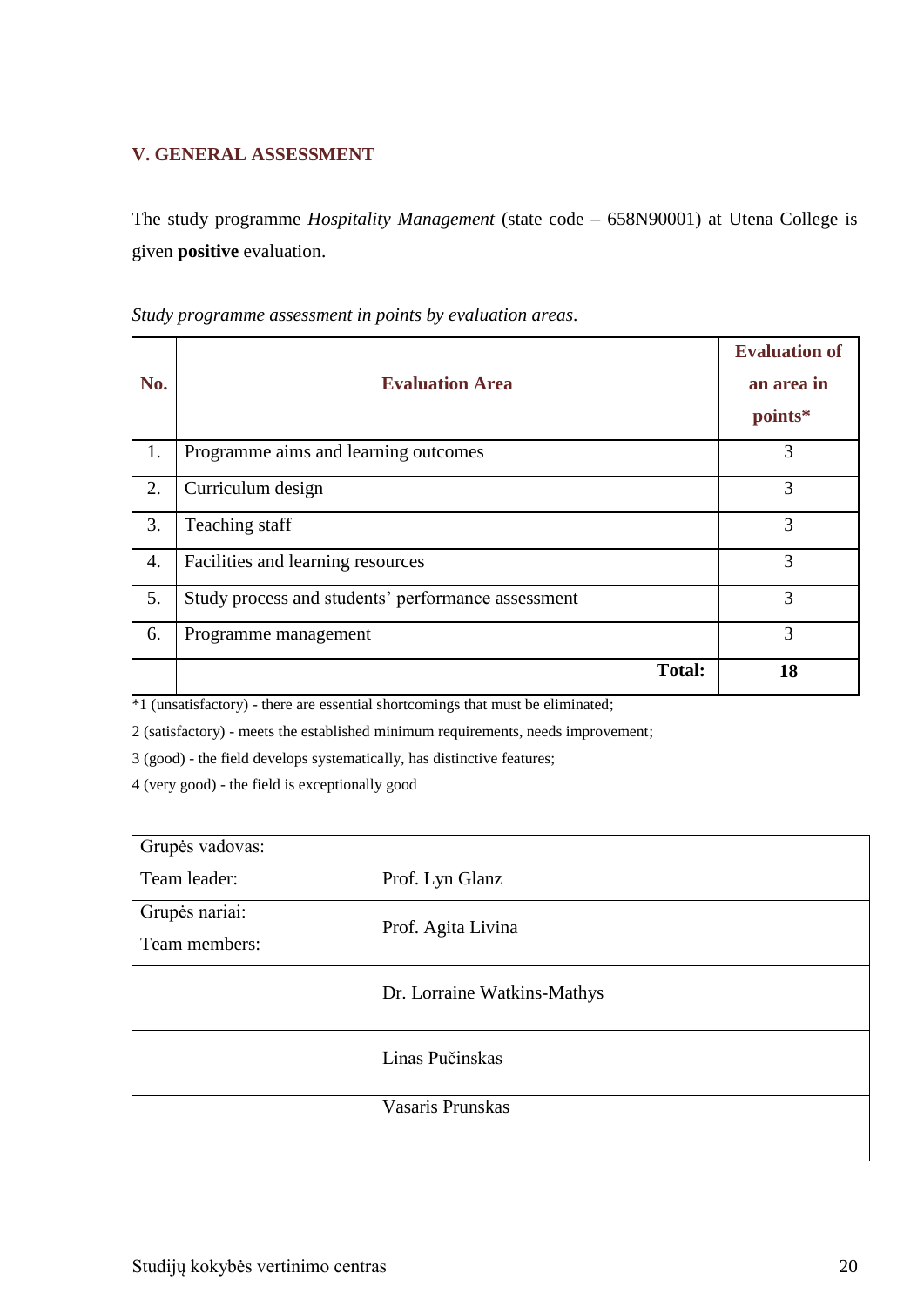# **UTENOS KOLEGIJOS PIRMOSIOS PAKOPOS STUDIJŲ PROGRAMOS**  *SVETINGUMO VADYBA* **(VALSTYBINIS KODAS – 653N90005, 6531LX076) 2017-08-14 EKSPERTINIO VERTINIMO IŠVADŲ NR. SV4-172 IŠRAŠAS**

<...>

#### **V. APIBENDRINAMASIS ĮVERTINIMAS**

Utenos kolegijos studijų programa *Svetingumo vadyba* (valstybinis kodas – 658N90001, 6581LX005) vertinama **teigiamai**.

| Eil.             | <b>Vertinimo sritis</b>                          | <b>Srities</b> |
|------------------|--------------------------------------------------|----------------|
| Nr.              |                                                  | jvertinimas,   |
|                  |                                                  | balais*        |
| 1.               | Programos tikslai ir numatomi studijų rezultatai | 3              |
| 2.               | Programos sandara                                | 3              |
| 3.               | Personalas                                       | 3              |
| $\overline{4}$ . | Materialieji ištekliai                           | 3              |
| 5.               | Studijų eiga ir jos vertinimas                   | 3              |
| 6.               | Programos vadyba                                 | 3              |
|                  | Iš viso:                                         | 18             |

\* 1 - Nepatenkinamai (yra esminių trūkumų, kuriuos būtina pašalinti)

2 - Patenkinamai (tenkina minimalius reikalavimus, reikia tobulinti)

3 - Gerai (sistemiškai plėtojama sritis, turi savitų bruožų)

4 - Labai gerai (sritis yra išskirtinė)

**<...>**

#### **IV. SANTRAUKA**

Studijų programos tikslai ir numatomi studijų rezultatai yra tarptautinio pobūdžio ir labai orientuoti į praktiką, o tai puikiai vertina tiek studentai, tiek socialiniai partneriai. Be to, ekspertų grupė nustatė, kad programa puikiai sudaryta, įtraukiant tarptautinį judumą ir praktiką, kurie aktyviai prisidėjo prie tarptautiškumo skatinimo ir praktinio svetingumo sektoriaus pažinimo.

Studijų kokybės vertinimo centras 21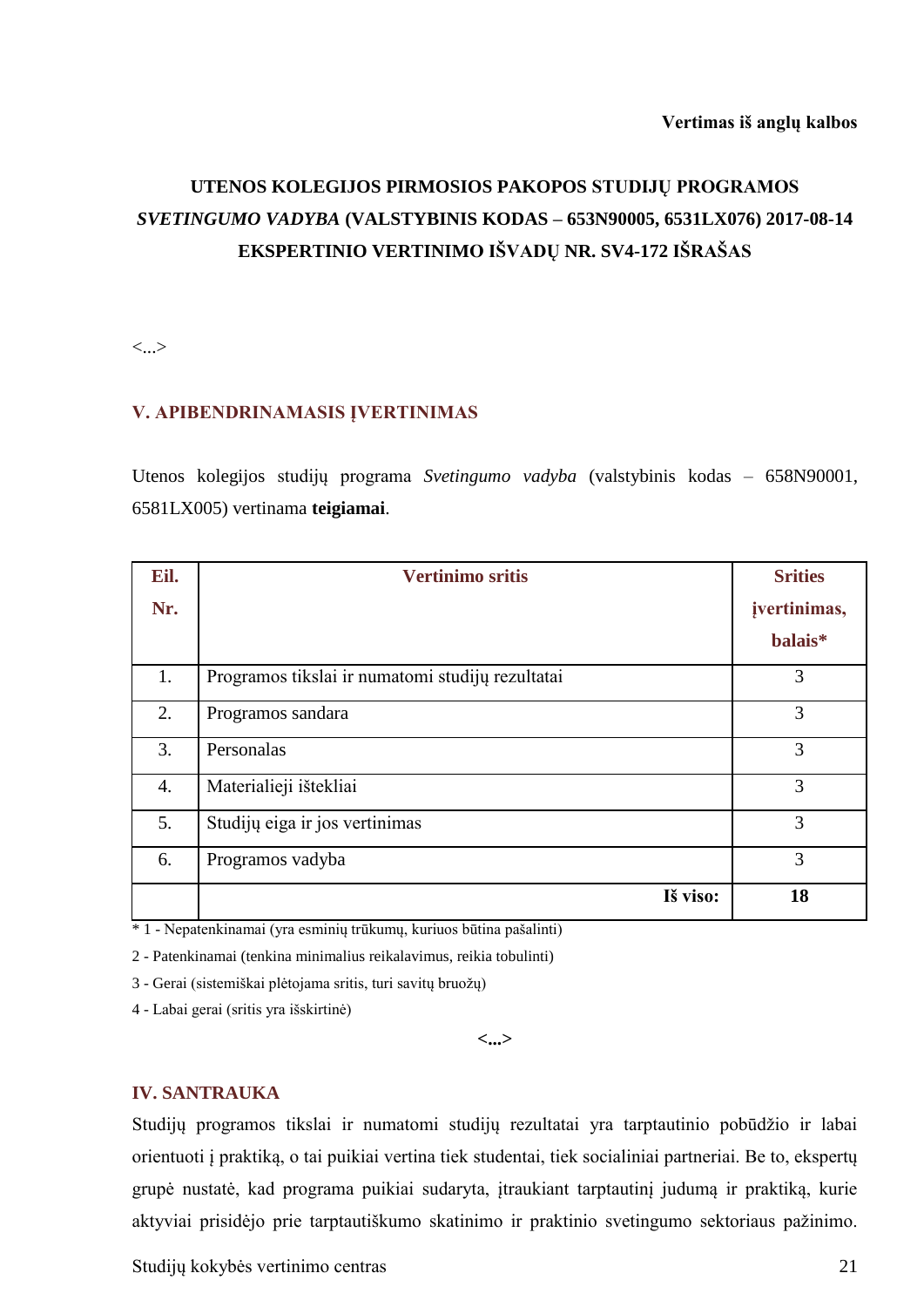Tačiau siekiant geriau atitikti regiono poreikius, praverstų į studijų programą įtraukti verslumo įgūdžių vystymą ir įmonių plėtrą.

Studentai gyrė studijų programos dėstytojus už entuziazmą ir patrauklų dėstymo stilių. Ekspertų grupė rado dėstytojų taikomų novatoriško ir į praktiką orientuoto mokymosi metodų pavyzdžių. Nors ekspertai puikiai įvertino dėstymo ir vertinimo metodus, jie pastebėjo iš studentų reikalaujamo akademinio tikslumo trūkumą jų vertinimo rezultatuose ir savarankiško tyrimo įgūdžiuose.

Ekspertų grupės peržiūrėti materialieji ištekliai buvo įvertinti labai gerai. Susitarus su vietine Utenos biblioteka, kuri yra labai arti kolegijos, studentams buvo užtikrinta prieiga prie gausesnių miesto bibliotekos siūlomų mokymosi išteklių ir specializuotų išteklių bei studijoms skirtų vietų bibliotekoje. Kolegija investavo į nedideles, tačiau geras praktikai skirtas patalpas (nedidelę virtuvėlę ir svečių priėmimo vietą, registratūrą ir svečių numerius). Taip studentams sudaromos geros modeliavimo ir praktikos galimybės. Ekspertų grupė taip pat nustatė, kad buvo investuota į plagijavimo atpažinimo programinę įrangą ir apgyvendinimo rezervavimo sistemą. Nors šie fiziniai ir programiniai ištekliai suteikia pridėtinės vertės studijų programai, ekspertų grupė mano, kad reikia dar daugiau pastangų toliau integruojant šias priemones ir išteklius į studijų programos sandarą bei studentų mokymąsi ir juos tobulinant.

Studijų eiga kūrybiškai organizuojama, o socialiniai partneriai pasitelkiami siekiant suteikti studentams geros tarptautinės svetingumo ir turizmo sektoriaus patirties. Utenos kolegija pripažįsta, kad siekdama užsibrėžtų tarptautinių tikslų studijų programos ir absolventų atžvilgiu, ji turi užtikrinti tinkamą dėstytojų anglų kalbos mokėjimo lygį, todėl organizuoja personalo tobulinimąsi. Ekspertų grupė pastebėjo, kad interneto svetainėje nėra informacijos apie studijų programą anglų kalba, todėl šią problemą reikėtų išspręsti, nes tai yra tarptautinė studijų programa.

Ekspertų grupė nustatė, kad Utenos kolegijoje įdiegta patikima kokybės vadybos sistema. Lietuvos ir Latvijos Jungtinė studijų programos valdyba ir Jungtinis studijų programos komitetas užtikrina puikias studentų judumo galimybes ir siūlo tokį studijų turinį, kuris atitinka studijų programos tikslus ir numatomus studijų rezultatus. Socialiniai dalininkai, įskaitant studentus, socialinius partnerius ir dėstytojus, dalyvauja reguliariai vertinant pažangos ir pasiekimų duomenis. Šis procesas užtikrino studijų programos pagerinimą.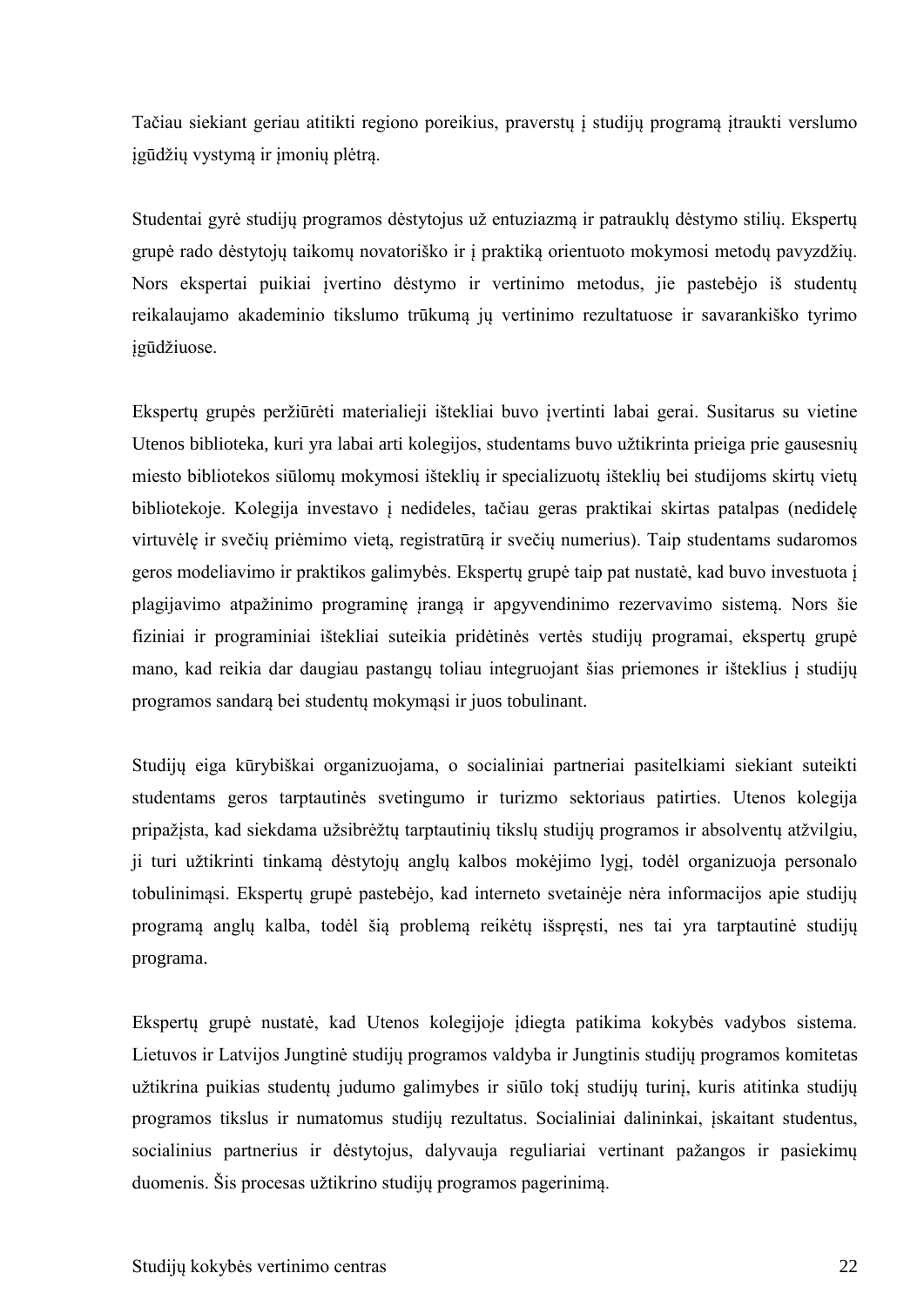Galiausiai, ekspertų grupė pažymi, kad jie pateikia tik preliminarias vertinimo išvadas ir tikisi aiškesnio studijų eigos ir studentų vertinimo vaizdo, kai studijų programą baigs pirmoji absolventų laida ir bus galima vertinti baigiamuosius darbus.

**<…>**

#### **III. REKOMENDACIJOS**

- 1. Atsižvelgiant į svarbų mažų ir vidutinių svetingumo vadybos įmonių vaidmenį regione ir prognozuojamą Lietuvos turizmo ir svetingumo sektoriaus augimą (2030 m. Latgalos regiono strategija, SS p. 8), praverstų į numatomus studijų rezultatus įtraukti ir aiškiau suformuluoti verslumo įgūdžių vystymą (SS p. 7).
- 2. Remiantis studentų pateiktais įrodymais ir peržiūrėtais kursinių darbų pavyzdžiais, rekomenduojama į mokymąsi įtraukti daugiau savarankiškos paieškos ir kritinio vertinimo, vykdant tyrimus ir vertinant recenzuojamus akademinių žurnalų straipsnius, net prieš rašant baigiamąjį darbą. Todėl dėstytojams rekomenduojama skatinti studentus rašant kursinius darbus vykdyti tyrimus ir kritiškai vertinti akademinę literatūrą taikant teorines žinias praktikoje (SS p. 8).
- 3. Plagijavimo atpažinimo programinė įranga, pademonstruota ekspertų grupės vizito metu, parodė, kad studijų programos vykdymas vis dar yra pirminėje stadijoje, nors jau yra parengtas planas, kaip padėti darbuotojams naudotis šia programine įranga. Ekspertų grupė rekomenduoja į plagijavimo atpažinimo programinės įrangos diegimo planą įtraukti punktą, kad ji būtų naudojama prieš rašant baigiamąjį darbą, o studentai taip pat būtų mokomi ja naudotis (SS p. 8).
- 4. Ne visa studentams skirta informacija ir dokumentacija prieinama anglų kalba. Rekomenduojama visą informaciją apie studijų programą pateikti ir anglų kalba, kad studijų programa pasiektų tarptautinę auditoriją ir atspindėtų tarptautinius siekius (SS p. 9).
- 5. Ekspertams buvo pateikti novatoriškų dėstymo metodų ir socialinių partnerių įtraukimo į mokymą įrodymai. Tačiau taip pat pastebėti grįžtamojo ryšio ir studentų kursinių darbų vertinimo pažymiais neatitikimai. Siekiant užtikrinti, kad būtų dalijamasi gerąja patirtimi ir grįžtamasis ryšys bei vertinimas pažymiais būtų nuoseklūs ir suderinti, Jungtiniam studijų programos komitetui rekomenduojama organizuoti praktinius seminarus